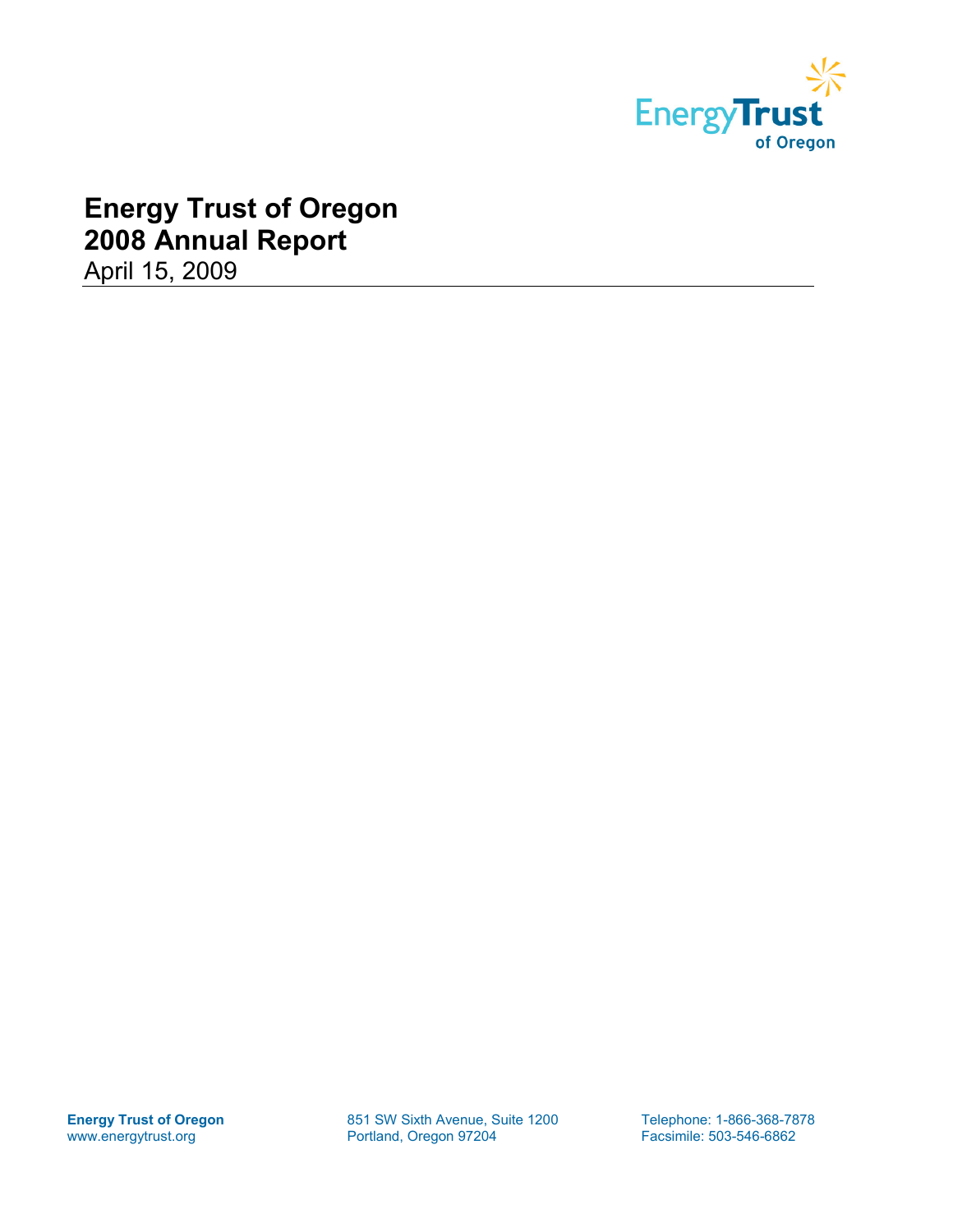| <b>Table of Contents</b>                   |                                                           |                |  |  |
|--------------------------------------------|-----------------------------------------------------------|----------------|--|--|
| $\mathbf{I}$                               | Message from the Executive Director                       | 3              |  |  |
| $\mathbf{II}$                              | Background, Mission and Goals                             | 4              |  |  |
| Ш                                          | 2008 Highlights                                           | 5              |  |  |
| IV                                         | Revenues and Expenditures                                 | $\overline{7}$ |  |  |
| V                                          | Savings and Generation                                    | 8              |  |  |
| VI                                         | 2008 Performance Measures                                 | 10             |  |  |
| VII                                        | <b>Projects Completed</b>                                 | 12             |  |  |
|                                            | <b>Appendix</b>                                           |                |  |  |
|                                            | 2002-2008 Progress toward 2012 Goals                      | 13             |  |  |
|                                            | <b>Energy Efficiency Program Descriptions</b>             | 14             |  |  |
|                                            | Renewable Energy Program Descriptions                     | 15             |  |  |
|                                            | Utility Activities Supported by SB 838-authorized Funding | 16             |  |  |
| 2008 Energy Trust Board of Directors       |                                                           |                |  |  |
| <b>Board Development Guidelines</b>        |                                                           |                |  |  |
| 2008 Advisory Council Members and Meetings |                                                           |                |  |  |
| 2008 Call Volumes and Web Visits<br>25     |                                                           |                |  |  |
|                                            |                                                           |                |  |  |

Audited Financial Statements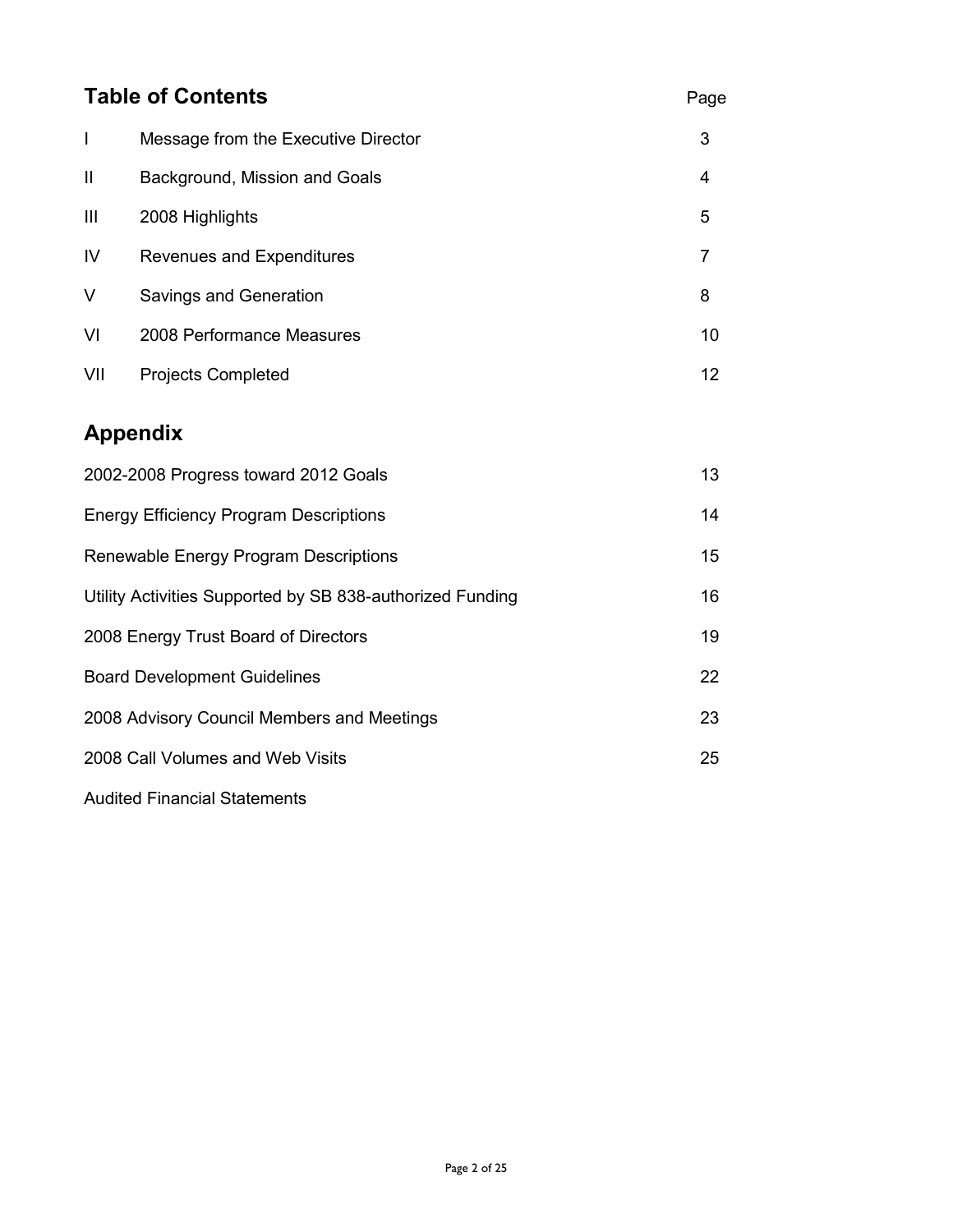### **I Message from the Executive Director**

In a year of economic troubles, the clean energy industry is working—especially in Oregon. In 2008, Energy Trust of Oregon invested utility customer dollars to support more Oregon home efficiency retrofits, more solar electric and water heating system installations and other renewable energy projects, and more energy efficient clothes washer purchases than in any year since we began in 2002. We helped Oregonians complete 59,000 energy-saving and renewable energy projects, a 22% increase over 2007. Thousands of Oregon businesses and households received services to help them lower energy costs or benefit from clean, renewable energy while improving comfort and productivity.

Energy Trust was created to help ensure a clean energy future for Oregonians. A decade ago, the Oregon Legislature established a public purpose charge—3% of private utility ratepayer bills—to assure stable investment in energy efficiency and renewable energy every year. They knew then what has become increasingly important now: the least costly and most readily available energy source is efficiency improvements. Offering a clean alternative to new and more expensive fossil fuel power plants, Oregon chose to make homes, businesses and industry more energy efficient. A complementary part of the state's policy is to drive the market toward greater use of clean, renewable energy. Together, energy efficiency and renewable energy are now the cornerstones of Oregon's climate policy and its green, economic revitalization strategy, and are major elements of new national policy directions, as well.

Energy Trust's achievements are both measurable and significant. Energy Trust programs have saved and generated enough clean energy to power 221,000 Oregon homes and heat another 18,300 homes with natural gas. These actions have resulted in \$144 million in annual savings for utility customers. In addition, Energy Trust-supported projects have eliminated one million tons of carbon dioxide from our atmosphere, the equivalent of removing 175,000 cars from our roads.

Making homes, businesses and industries more efficient and installing renewable energy systems delivers another major benefit—putting people to work. Since 2002, Energy Trust investments are linked to the creation of more than 1,800 new jobs, stimulating \$60 million in wages and \$9.1 million in new business income. The number of contractors and energy service companies installing energy projects using Energy Trust funds reached 1,200 in 2008 and continues to grow.

Participants value Energy Trust for its independent guidance and the convenience of being able to combine gas and electric efficiency improvements with renewable energy projects. The number of homeowners starting down the new energy path with a free Home Energy Review jumped 12% in 2008 over 2007. As more people hear about the importance of energy saving and renewable energy investments, call volumes and visits to Energy Trust's Web site reached record levels in 2008.

Oregon is on the path to a clean energy future. Where will we go next? Using technology we already know, significantly more energy savings are possible in buildings, factories and on farms. Utility and Energy Trust analyses suggest that saving *all* the identified cost-effective energy available in the next five years requires even greater commitment and investment. Yet, there is little question that capturing such savings will yield the best, fastest, cheapest and cleanest results for meeting our future energy needs. As market demand for solar, biopower, wind and other renewable energy investments continues to accelerate in Oregon and throughout the world, new renewable energy solutions also help drive the costs of these existing technologies downward.

Our achievements are possible because of collaborative efforts with others, including contractors, gas and electric utilities, community and government representatives, the Northwest Energy Efficiency Alliance and Oregon Department of Energy. As Energy Trust gears up for even greater activity in the coming years, we thank all those who have contributed with us to deliver clean energy benefits to Oregonians every day.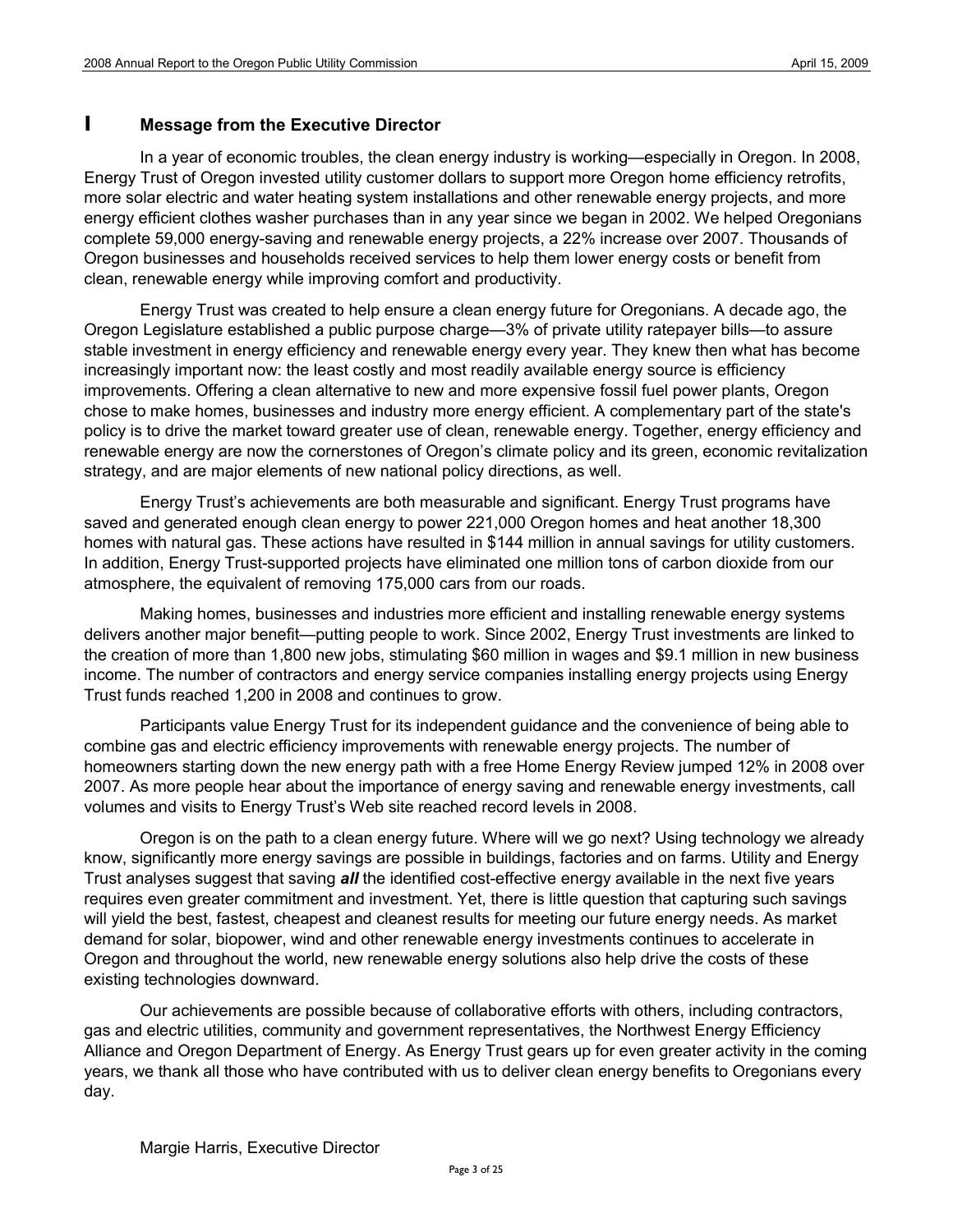### **11 Background, Mission and Goals**

### **A. Background**

Since March 2002, Energy Trust has invested utility public purpose funds to help Oregonians benefit from energy efficiency improvements and renewable energy generation. We are funded by and provide services to Oregon customers of Portland General Electric, Pacific Power, NW Natural and Cascade Natural Gas.

Energy Trust serves all of our utilities' residential customers and most of their commercial and industrial customers. We offer services through nine programs, of which five are managed internally and four—the residential and commercial efficiency programs—are managed by contractors. For most programs, services are provided by specialized contractors that represent a network of 1,200 business trade allies from throughout the state. Our work is shaped by two advisory councils and is led by an independent, diverse board of directors whose members volunteer their time and expertise. Via contract with the Oregon Public Utility Commission, we comply with reporting and other requirements they establish for our operations, performance and achievements.

### **B. Mission**

The Energy Trust mission is to "*change how Oregonians produce and use energy by investing in efficient technologies and renewable resources that save dollars and protect the environment."* 

### **C. Vision**

Imagine meeting the future energy needs of Oregonians in a way that lowers energy costs, adds comfort to homes, strengthens our economy and leaves our environment healthier for generations to come. This will happen when we choose to use energy more efficiently and develop renewable energy resources. The people at Energy Trust are committed to this future.

### **D. 2012 Goals[1](#page-3-0)**

- 1. Save 300 average megawatts of electricity.
- *2.* Save 21 million annual therms of natural gas.
- 3. Help Oregonians meet 10 percent of their electricity needs from renewable resources.
- 4. Expand participation by customers that have been hard to reach historically.
- 5. Help businesses thrive by promoting energy efficiency and renewable energy.
- 6. Encourage Oregonians to integrate energy efficiency and renewable energy in daily life.

<span id="page-3-0"></span><sup>&</sup>lt;sup>1</sup> The 2012 goals were adopted as part of Energy Trust's strategic plan and reflect the term of Energy Trust's funding agreement with the Oregon Public Utility Commission. In 2007 the Oregon Legislature extended the public purpose charge, Energy Trust's principal funding mechanism, through 2025, and allowed utilities to seek supplemental funds for energy conservation programs. These funds provide additional resources for Energy Trust programs and allow it to achieve more energy savings. In 2009, Energy Trust will establish and adopt new goals to reflect these changes.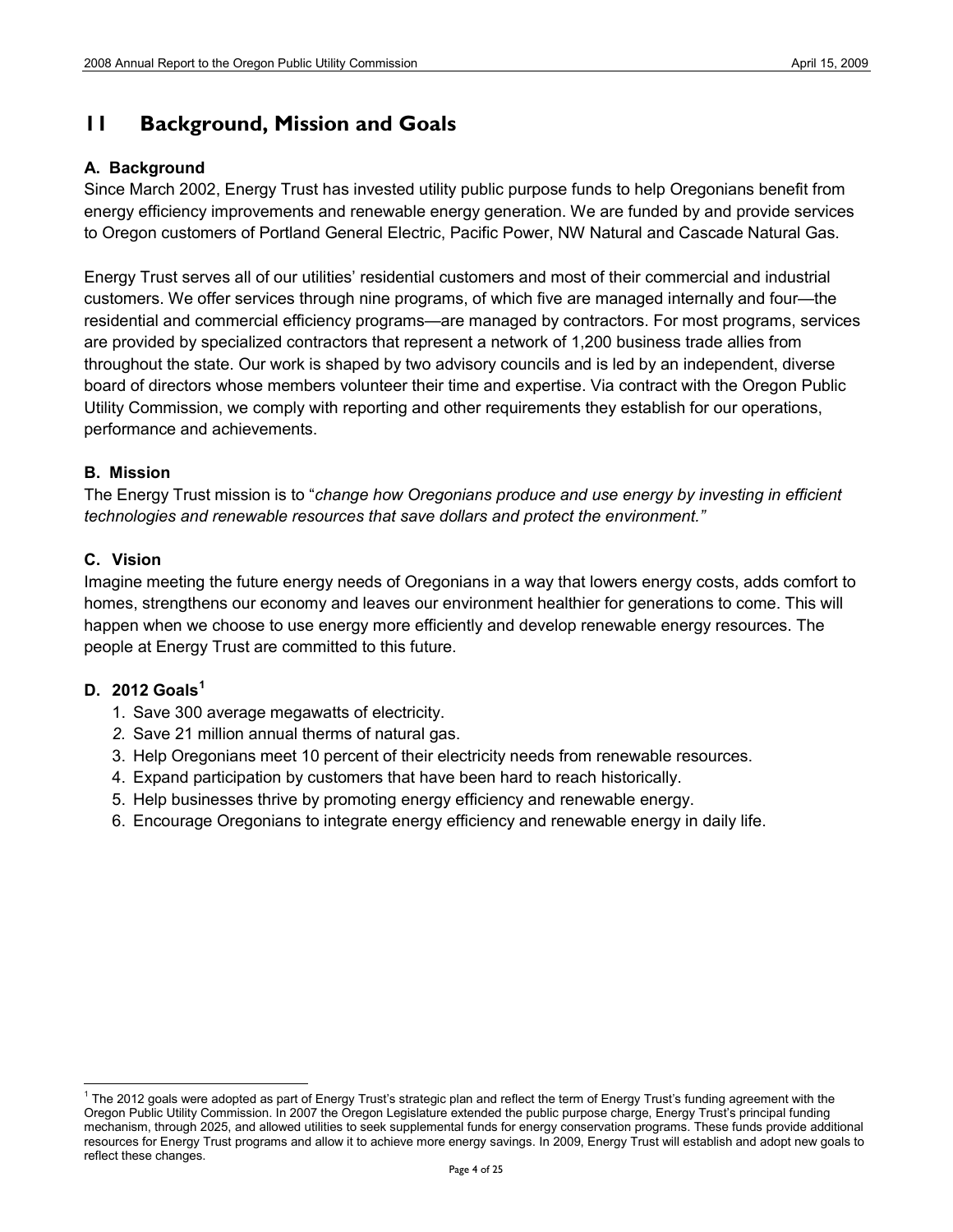# **III 2008 Highlights**

### **A. General**

- Helped Oregon homeowners, renters and businesses implement nearly 60,000 energy efficiency and renewable energy projects, more than any previous year. In addition to these numbers, more than 1.2 million compact fluorescent light bulb packages were sold at retail outlets, installed during Home Energy Reviews or otherwise provided—up 35% from 2007, and assisted by efforts of the Northwest Energy Efficiency Alliance.
- Saved 32 average megawatts of electricity at a levelized cost of 2.1 cents per kilowatt hour outperforming OPUC performance measures. This result fell about midway between our conservative and best case year-end goals and topped all previous years excepting 2005 and 2007, which each benefited from savings produced by a "megaproject."
- Saved nearly 2.6 million therms of natural gas at a levelized cost of 45 cents per therm, significantly besting the OPUC performance measure. Gas savings exceeded our best case goal for the year by 13% and topped 2007 results by the same amount.
- Completed the Pacific Power Goodnoe Hills 94 megawatt wind project, the last utility scale project to receive Energy Trust support due to changes in law and new emphasis on smaller projects.
- Supported almost 20% more projects in 2008 compared to 2007, excluding clothes washers and compact fluorescent light bulbs, in spite of the economic downturn.
- Noted that effects of the economic downturn are challenging to trace, given that most programs exceeded annual goals. Anecdotally, program managers report learning of projects that have been delayed or placed on hold. Had these projects moved forward, 2008 results would have been even stronger.
- Maintained low administrative costs, 5.3 percent, well within the OPUC performance measure.
- Supported the growth of 1,200 Oregon business trade allies, front line deliverers of Energy Trust benefits to our participants and important contributors to the stability of the Oregon economy.
- Generated \$[2](#page-4-0)5 million in wages, \$4.1 million in new business income and created 596 new jobs<sup>2</sup> as a result of 2008 program activity.
- Through cumulative effects of these savings since 2002, generated \$60 million in wages, \$9.1 million in new business income and more than 1,800 new jobs.
- Since 2002, cumulatively saved 207 average megawatts of electricity and 9.3 million annual therms of natural gas, equivalent to 69% and 44%, respectively, of our 2012 electric and gas saving goals.
- Cumulatively generated 97 average megawatts of renewable energy, approximately 65 percent of the aggressive 2012 goal of 150 average megawatts.
- Cumulatively improved air quality by offsetting over one million tons of carbon dioxide generated by fossil fuels $^3$  $^3$ , the equivalent of taking more than 175,000 cars off the road for a year.

### **B. Residential efficiency programs**

- Conducted 6,346 energy reviews, installing 35,656 compact fluorescent light bulbs, 4,242 showerheads, and 8,105 aerators in these homes. The number of Home Energy Reviews increased by 12% in 2008 over 2007.
- Supported more than 31,600 internet users employing the online Home Energy Analyzer.

<span id="page-4-1"></span><span id="page-4-0"></span><sup>&</sup>lt;sup>2</sup> Source: ECONorthwest 2007. Economic impact numbers are in addition to what would have occurred without Energy Trust's investment of public purpose funds. A new study was not done for 2008. The economic impact for 2008 is based on the results of the 2007 study.<br>Source: Northwest Power and Conservation Council, .76 lbs of carbon dioxide reduction per kWh renewable resources, 11.7 lbs of carbon dioxide reduction per therm saved.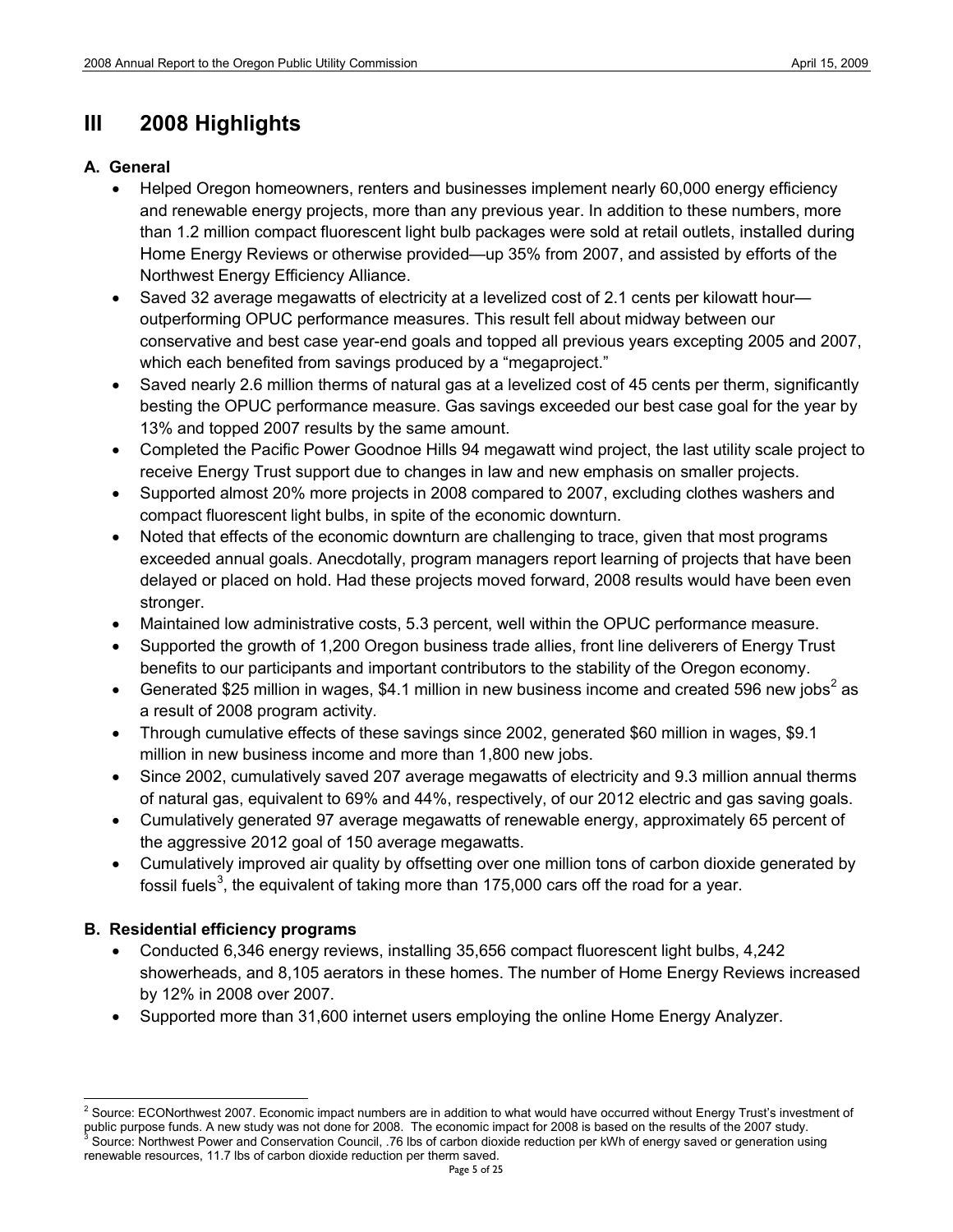- Helped fund the purchase of 25,186 energy-efficient clothes washers in 13,832 homes with electric hot water and 11,354 homes with gas hot water. Compared to 2007, 26% more high efficiency clothes washers and 35% more compact fluorescent light bulbs were sold.
- Installed energy-efficient measures such as sealed ducts, insulation, high efficiency space heating equipment and energy-efficient windows in 10,906 single family homes, 10,310 multifamily units, and 1,123 manufactured homes. Of these, 13,461 homes received electric efficiency measures and 8,810 received gas efficiency measures, with 68 sites saving both gas and electricity.
- Saw a nearly 15% increase in the number of ENERGY STAR® new homes built compared to 2007, a slight increase in single family efficiency retrofits and a 70% increase in multifamily units retrofitted.
- Installed solar water heating systems in 136 homes with electric hot water and 76 homes with gas hot water. Compared to 2007, the number of residential solar water installations declined in 2008 by 10%, in part reflecting the down economy and also influenced by uncertainties about the federal tax credit.

### **C. Commercial efficiency programs**

- Installed high efficiency measures including energy-efficient lights and efficient heating, ventilating and air conditioning equipment in 1,378 commercial buildings, resulting in an average incentive payment per site of approximately \$3,722. Of this total, 915 buildings received electric efficiency measures, 430 buildings received gas efficiency measures, and 33 buildings saved both gas and electricity.
- Compared to 2007, saw a 28% decline in the number of existing buildings retrofitted, likely related to the recession.
- Completed 272 highly efficient new commercial buildings, with an average incentive payment per site of \$16,727. The number of new buildings completed represents a 36% increase over 2007.
- Installed solar water heating systems in 12 businesses with gas hot water and 6 with electric hot water.

### **D. Industrial efficiency programs**

• Completed electric energy saving projects at 382 manufacturing firms, with an average incentive payment of \$20,200. The number of industrial efficiency projects increased 70% over 2007. The increase can be attributed to the addition of service to small industrial operations and increased training and outreach to lighting trade allies.

### **E. Renewable energy programs**

- Provided incentives to help install solar electric systems in 152 homes and 102 commercial buildings. The number of solar electric projects in 2008 increased 12% over 2007. Two and one-half times as many commercial projects were completed in 2007, while total generating capacity increased five-fold. We completed our largest solar photovoltaic project to date, an 860,000 kilowatt installation at the Portland Habilitation Center.
- Celebrated completion of Pacific Power's Goodnoe Hills wind project, which has a 94 megawatt capacity and generates 30 average megawatts annually.
- Continued paving the way for new renewable projects below the 20 average megawatt threshold established by SB 838. Noteworthy projects moving forward include a 1.2 megawatt landfill gas-toenergy project in Douglas County, a 1 megawatt anaerobic digester project in Benton County and a 3.2 megawatt hydropower project in Deschutes County.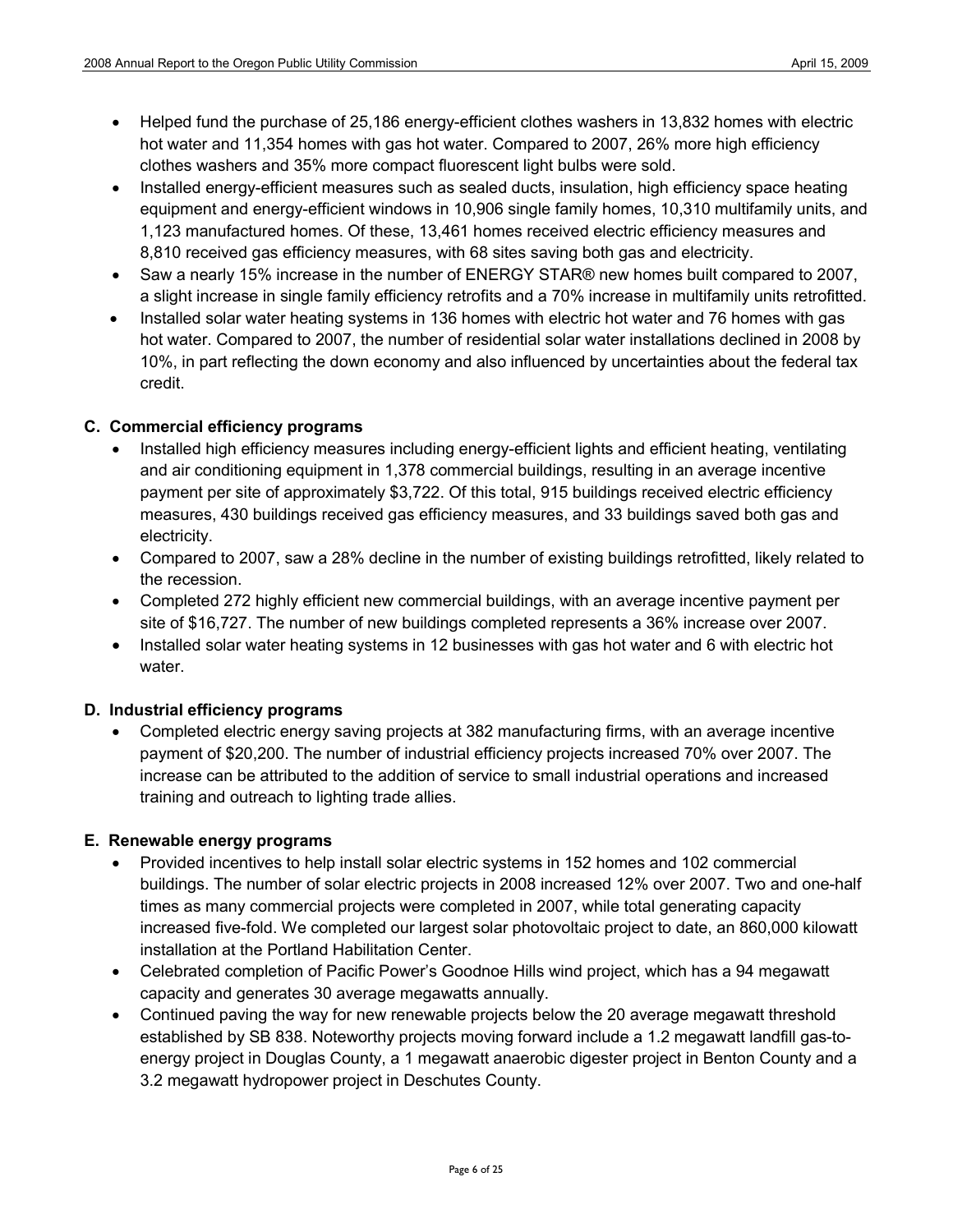### **IV Revenues and Expenditures**

- Received \$77.6 million during 2008.
- Spent \$75.5 million (including carryover funds from prior years), investing one third more revenues than in 2007.
- Paid almost \$41 million in incentives for efficiency and renewable energy projects.

Overall public purpose revenues for 2008 were slightly below budget in total, a 1.4% variance. On the other hand, incremental funding received through SB 838 from Pacific Power and Portland General Electric exceeded estimates by almost 6%. When combined with interest and other income, revenues were only \$45,000 below budget for the year.

| Source                           | Actual revenues received | <b>Budgeted annual revenues</b> |
|----------------------------------|--------------------------|---------------------------------|
| Portland General Electric        | \$34,267,152             | \$35,096,953                    |
| <b>Pacific Power</b>             | \$20,915,923             | \$21,828,367                    |
| Portland General Electric-SB 838 | \$5,717,957              | \$5,011,745                     |
| Pacific Power-SB 838             | \$6,419,261              | \$6,449,128                     |
| <b>NW Natural</b>                | \$9,282,857              | \$8,540,133                     |
| Cascade Natural Gas              | \$967,082                | \$905,757                       |
| Avista                           | \$0                      | \$0                             |
| Total                            | \$77,570,232             | \$77,832,083                    |

### **B. Expenditures**

Electric efficiency spending fell below budget by about \$9.9 million for the year, or 17%. The decline resulted mainly from delay or cancellation of commercial and industrial projects due to economic concerns. However, gas expenditures for 2008 exceeded budget by 17% or \$2.6 million dollars. Gas expenditures went up due to increased demand in the existing residential and commercial sectors, including high activity in installation of commercial steam traps in the last quarter of the year. Renewable program spending was \$20 million below budget for the year, as completion of some projects delayed into 2009.

| Type                       | <b>Actual Expenditures Annual</b> | <b>Budgeted Expenditures</b> |
|----------------------------|-----------------------------------|------------------------------|
|                            |                                   | Annual                       |
| Energy Efficiency programs | \$62,680,486                      | \$69,936,050                 |
| Renewable Energy programs  | \$10,176,466                      | \$29,891,973                 |
| Administration             | \$2,654,511                       | \$3,302,009                  |
| Total                      | \$75,511,463                      | \$103,130,032                |

| <b>Incentives Paid 2008</b> |              |             |                          |                |          |                         |              |              |  |
|-----------------------------|--------------|-------------|--------------------------|----------------|----------|-------------------------|--------------|--------------|--|
|                             |              |             | <b>Energy Efficiency</b> |                |          | <b>Renewable Energy</b> |              | Total        |  |
|                             |              |             |                          | Cascade        |          |                         |              |              |  |
|                             |              | Pacific     |                          | <b>Natural</b> |          |                         | Pacific      |              |  |
| Quarter                     | <b>PGE</b>   | Power       | <b>NW Natural</b>        | Gas            | Avista   | <b>PGE</b>              | <b>Power</b> |              |  |
| <b>QI</b>                   | \$1,451,477  | \$1,024,918 | \$1,190,165              | \$52,291       | \$7,253  | \$177,071               | \$150,094    | \$4,053,269  |  |
| Q <sub>2</sub>              | \$2,646,599  | \$1,544,148 | \$1,430,709              | \$69,591       | \$12,407 | \$267,066               | \$495,270    | \$6,465,790  |  |
| IQ <sub>3</sub>             | \$2,562,827  | \$1,505,229 | \$1,240,532              | \$72,926       | \$12,822 | \$804,736               | \$1,111,258  | \$7,310,330  |  |
| $\overline{Q4}$             | \$8,817,766  | \$5,637,684 | \$3,810,004              | \$218,183      | \$13,712 | \$3,473,168             | \$1,171,973  | \$23,142,490 |  |
| Totall                      | \$15,478,669 | \$9,711,979 | \$7,671,410              | \$412,991      | \$46,194 | \$4,722,041             | \$2,928,595  | \$40,971,879 |  |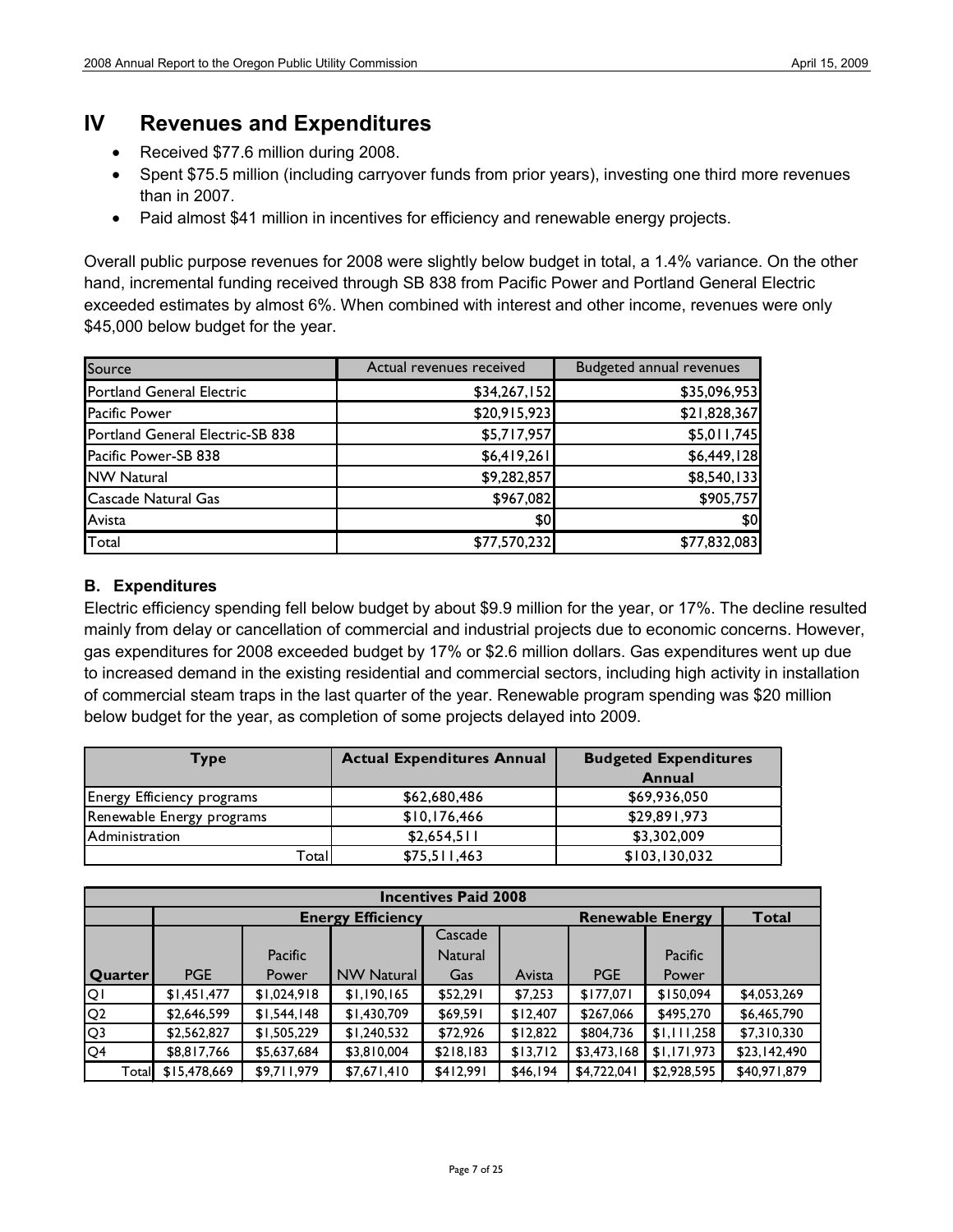## **V Savings and Generation**

### **A. Electric efficiency savings**

In 2008, Energy Efficiency programs saved 32 average megawatts, achieving 90 percent of Energy Trust's 2008 "best case" projection of 36 average megawatts. Since March 1, 2002, these programs have cumulatively saved 207 average megawatts, or 69% of Energy Trust's 2012 goal. [4](#page-7-0) The totals reflect the annual "true up" that adjusts for evaluation results, market research and other factors.<sup>[5](#page-7-1)</sup>

The cost of acquiring the 32 average megawatts was \$1.6 million per average megawatt—an improvement over our best case target of \$1.7 million per average megawatt.

| <b>Electric Efficiency Savings</b> | <b>PGE</b><br>aMW | <b>Pacific</b><br><b>Power</b><br>aMW | <b>Total</b><br><b>Savings</b><br>aMW | <b>Expenses</b> | $mil$ \$ /<br>aMW | Levelized<br> Cost/kWh |
|------------------------------------|-------------------|---------------------------------------|---------------------------------------|-----------------|-------------------|------------------------|
| Commercial                         | 5.26              | 2.53                                  | 7.79                                  | \$16,458,487    | \$2.1             | 2.6 $\epsilon$         |
| Industrial                         | 4.11              | 5.29                                  | 9.4                                   | \$12,757,803    | \$1.4             | 2.0 $\epsilon$         |
| Residentiall                       | 9.21              | 5.72                                  | 14.93                                 | \$20,580,986    | \$1.4             | $1.8 \notin$           |
| Total Energy Efficiency programs   | 18.58             | 13.54                                 | 32.12                                 | \$49,797,276    | \$1.6             | 2.1 $\epsilon$         |

*Electric efficiency savings numbers include transmission and distribution savings*

### **B. Gas efficiency savings**

In 2008, efficiency programs saved 2.6 million annual therms of natural gas, well exceeding our 2008 best case projection of 2.3 million annual therms. Since gas programs began in 2003, cumulative savings of 9.3 million annual therms have been realized, accounting for 44% of the 2012 goal.

|                                  |               | Cascade        |        | <b>Total</b>   |                 |              |               |
|----------------------------------|---------------|----------------|--------|----------------|-----------------|--------------|---------------|
| <b>Gas Efficiency Savings</b>    | <b>NWN</b>    | <b>Natural</b> |        | <b>Savings</b> |                 | \$/          | Levelized     |
|                                  | <b>Therms</b> | Gas            | Avista | <b>Therms</b>  | <b>Expenses</b> | <b>Therm</b> | Cost/         |
| Commercial                       | ,156,018      | 51,298         | 0      | 1,207,316      | \$4,399,409     | \$3.6        | 33 $\epsilon$ |
| Industrial                       | 12.600        |                |        | 12.600         | \$86,009        | \$6.8        | 53 $\epsilon$ |
| Residential                      | .260.916      | 82.505         | 9.793  | 1,353,214      | \$10,681,527    | \$7.9        | 54 $\epsilon$ |
| Total Energy Efficiency Programs | 2,429,534     | 133,803        | 9.793  | 2,573,130      | \$15,166,945    | \$5.9        | 45 $\epsilon$ |

### **C. Renewable energy generation**

Renewable energy programs progressed well during 2008. Total generation of 33 average megawatts for the year was more than double the 2008 best case goal. To date, cumulative renewable energy generation totals 97 average megawatts, or 65% percent of the 2012 aggressive direct acquisition goal of 150 average megawatts. Energy Trust's final utility scale project<sup>[6](#page-7-2)</sup>, Pacific Power's Goodnoe Hills wind project, came on line in 2008, producing 30 average megawatts.

<span id="page-7-0"></span><sup>&</sup>lt;sup>4</sup> Savings from self-directed efficiency projects also count toward the goal of achieving 300 average megawatts of savings by 2012. To date,<br>18.9 average megawatts of savings have been achieved by industrial consumers via

<span id="page-7-2"></span><span id="page-7-1"></span>

<sup>&</sup>lt;sup>5</sup> Uncertainty remains about savings for some larger industrial projects and will be resolved in the 2010 true-up.<br><sup>6</sup> In 2007 the Oregon Legislature passed renewable portfolio standard legislation requiring utilities to limiting Energy Trust support to renewable projects to 20 megawatts or less.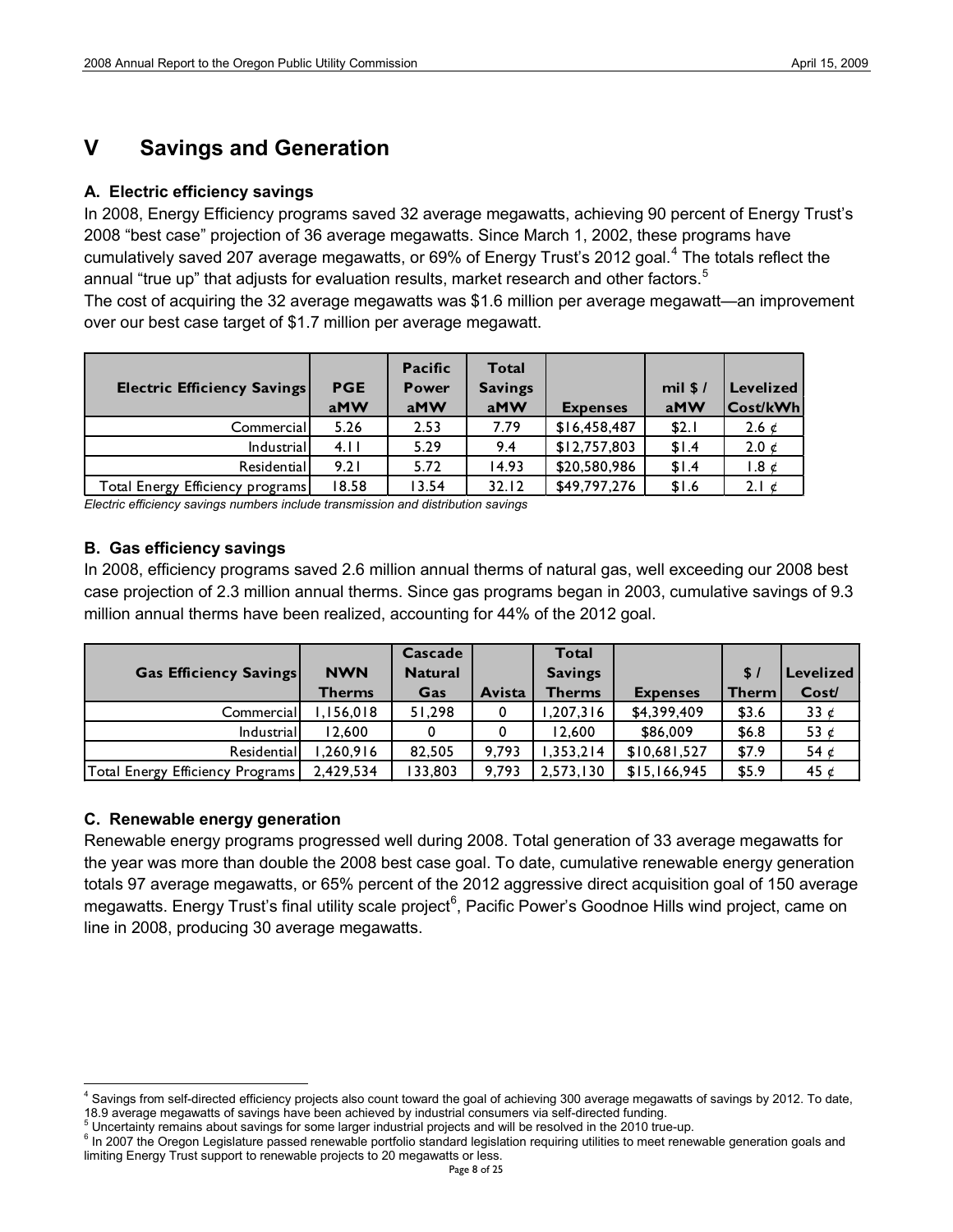|                                    |            | Pacific      | Total             | <b>Annual</b>   |          |                  |
|------------------------------------|------------|--------------|-------------------|-----------------|----------|------------------|
| <b>Renewable Energy Generation</b> | <b>PGE</b> | <b>Power</b> | <b>Generation</b> | 2008            | mil $$/$ | <b>Levelized</b> |
|                                    | aMW        | aMW          | aMW               | <b>Expenses</b> | aMW      | Cost/kWh         |
| Biopower                           | .47        | 1.22         | 2.69              | \$1,493,644     | \$0.6    | 0.5 $\epsilon$   |
| <b>O</b> pen Solicitation          | 0.10       | 0.00         | 0.10              | \$2,111,899     | \$21.1   | 19.7 $\phi$      |
| Solar Electric Program             | 0.26       | 0.15         | 0.41              | \$5,629,735     | \$13.7   | 13.0 $\epsilon$  |
| Utility Scale                      | 0.00       | 30.10        | 30.10             | \$844,572       | \$0.03   | $0.0 \notin$     |
| <b>Wind Program</b>                | 0.002      | 0.002        | 0.004             | \$467,392       | \$127.9  | 142.6 $\epsilon$ |
| Total Renewable Programs           | .83        | 31.47        | 33.30             | \$10,547,242    | \$0.32   | 0.3 $\epsilon$   |

*Renewable energy generation numbers include transmission and distribution savings, where appropriate*

### **D. Incremental Electric Efficiency Funding (SB 838)**

In the second quarter of 2008, first Pacific Power and later Portland General Electric began collecting additional funding through rates to support acquisition of incremental energy efficiency savings by Energy Trust. Pacific Power and Portland General Electric retained a portion of the new funding for their allowable activities in support of acquiring incremental savings. Below are tables showing electric efficiency savings and expenses derived from public purpose revenues (SB 1149) separate from electric efficiency savings and expenses derived from incremental funds (SB 838), and the utilities' portions of SB 838 expenditures.

| <b>SB 1149 Electric</b><br><b>Efficiency Savings</b> | <b>PGE aMW</b> | <b>Pacific Power</b><br>aMW | <b>Total</b><br><b>Savings</b><br>aMW | <b>Expenses</b> | Mil \$/aMW |
|------------------------------------------------------|----------------|-----------------------------|---------------------------------------|-----------------|------------|
| Commercial                                           | 4.5            | و. ا                        | 6.5                                   | 13,554,377      | 2.1        |
| Industrial                                           | 3.9            | 5.                          | 9.0                                   | 1,242,525       |            |
| Residential                                          | 8.2            | 4.8                         |                                       | 16,413,285      |            |
| <b>Total Electric Energy</b>                         |                |                             |                                       |                 |            |
| Efficiency programs                                  |                |                             | 28                                    | 41,210,187      |            |

| <b>SB 838 Electric</b><br><b>Efficiency Savings</b> | <b>PGE aMW</b> | <b>Pacific Power</b><br>aMW | Total<br><b>Savings</b><br>aMW | <b>Expenses</b> | Mil \$/aMW |
|-----------------------------------------------------|----------------|-----------------------------|--------------------------------|-----------------|------------|
| Commercial                                          | 0.75           | 0.58                        |                                | 2,904,110       | 2.2        |
| Industrial                                          | 0.25           | 0.18                        | 0.43                           | 1,515,278       | 3.5        |
| Residential                                         | I.I            | 0.93                        | 2.0                            | 4,167,701       |            |
| <b>Total Electric Energy</b>                        |                |                             |                                |                 |            |
| Efficiency programs                                 | 2.1            | $\cdot$ 7                   | 3.7                            | 8,587,089       | 2.3        |

### **Costs from Utility SB 838 Expenditures**

|            |                         |              | <b>YTD Levelized</b>       |
|------------|-------------------------|--------------|----------------------------|
|            | <b>YTD</b> expenditures | YTD \$M/aMW* | costs <sup>*</sup> (cents) |
| <b>PGE</b> | 236,988                 | 0.01         | 0.02                       |
| <b>PAC</b> | 411,535                 | 0.03         | 0.04                       |
| otal       | 648,523                 | 0.02         | 0.03                       |

\* Reflects incremental increase in costs derived from expenditures incurred by Pacific Power and Portland General Electric under terms of the agreement described in SB 838.

### **See appendix for report on Pacific Power's and PGE's SB 838 activities**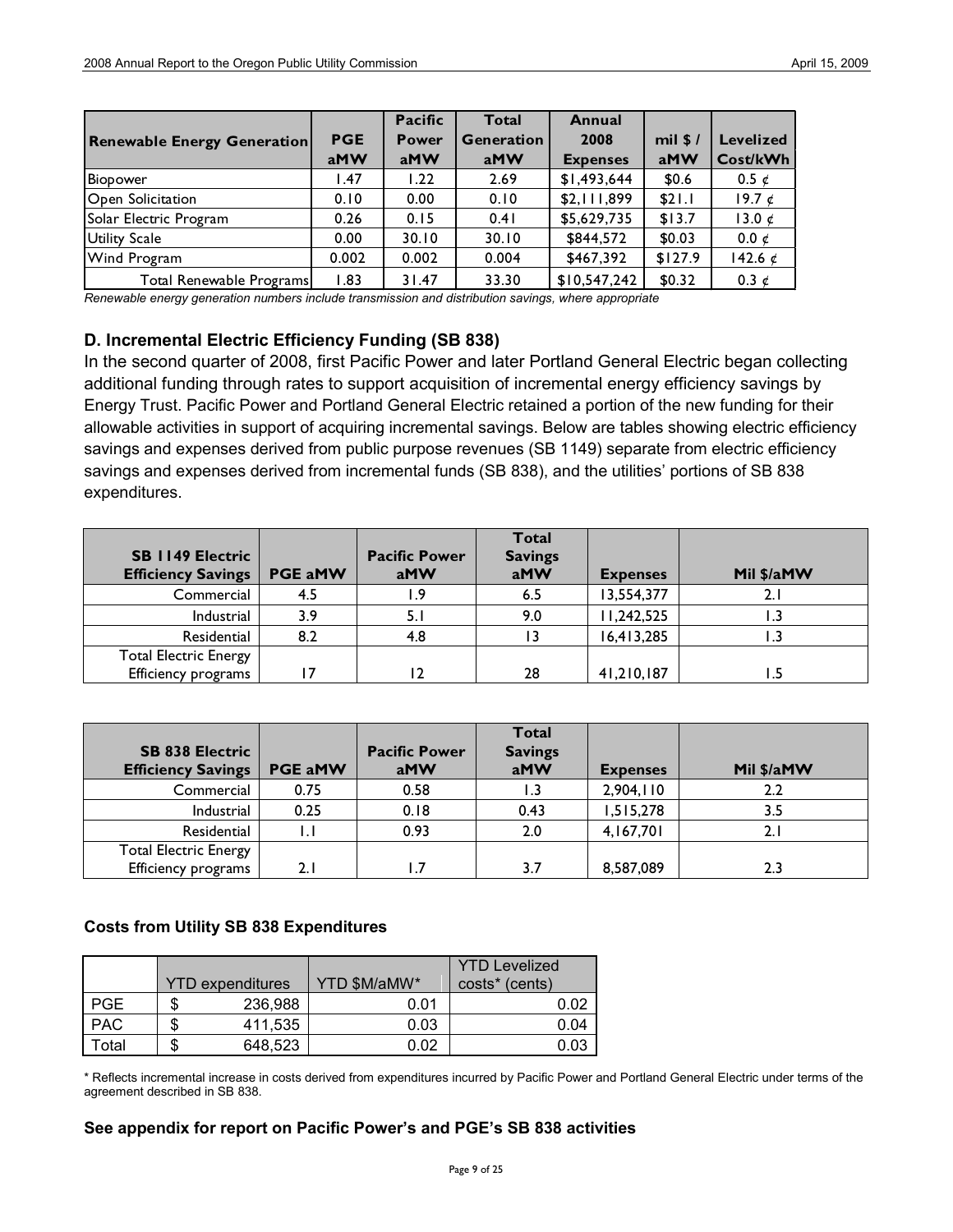### **VI 2008 Performance Measures**

Each year the Oregon Public Utility Commission establishes minimum performance measures for Energy Trust in a variety of categories. Minimum savings and generation figures for energy efficiency programs and renewable energy programs are set at an aggregated program level rather than at a sector level. This allows Energy Trust to pursue different program strategies in residential, commercial and industrial sectors as market forces and technological advances change.

The following minimum performance measures apply in 2008.

### **Electric Efficiency Performance Targets**

• Electricity efficiency savings of at least 31 average megawatts, computed on a three-year rolling average

*Met, with 2006*-*2008 average annual electric efficiency savings = 31 average megawatts* 

• Levelized life-cycle cost should be no more than 3.5 cents per kilowatt hour

*Well within requirement, with 2008 average levelized life-cycle cost = 2.1 cents per kilowatt hour*

#### **Natural Gas Efficiency Performance Targets**

• Natural gas efficiency savings of at least 1.8 million annual therms, computed on a threeyear rolling average

*Exceeded, with 2006-2008 average annual gas efficiency savings = 2.4 million annual therms*

• Average levelized life-cycle cost should not exceed 60 cents per therm

*Well within requirement, with 2008 average levelized life-cycle cost = 45 cents per therm*

### **Renewable Resource Development Targets**

 From new utility-scale renewable resources, develop 9 average megawatts, computed on a three-year rolling average

*Exceeded, with 2006-2008 average annual renewable resources = 25.6 average megawatts* 

• From a variety of smaller-scale projects, secure at least 3 average megawatts of new renewable resources per year, computed on a three-year rolling average

*Behind 2008 target, with 1.8 average megawatts— a two-fold increase over 2007 (*Energy Trust has committed funding for more than a dozen other renewable energy projects, presently under construction or in development, that are conservatively estimated to be capable of generating around 10 average megawatts per year)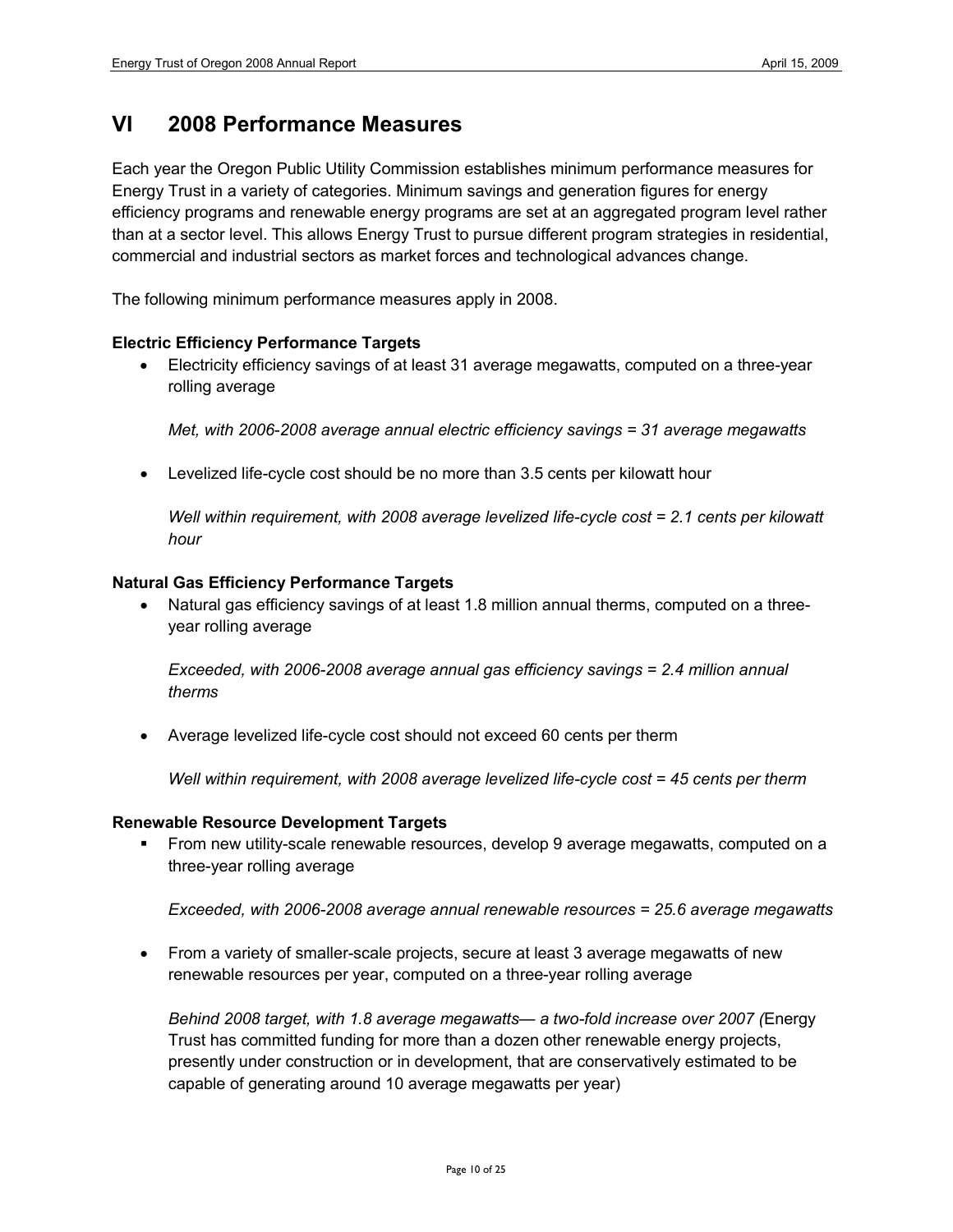### **Financial Integrity**

• Demonstrate financial integrity by obtaining an unqualified financial audit opinion annually

*Full compliance, with an unqualified financial audit opinion for 2008*

#### **Program Delivery Efficiency**

• Keep administrative and program support costs<sup>[7](#page-10-0)</sup> below 11 percent of annual revenues

*Exceeded, with 2008 administrative and program support costs at 5.3 percent of annual public purpose revenues*

#### **Customer Satisfaction**

• Demonstrate reasonable rates of customer satisfaction with Energy Trust services

*In 2008 and early 2009, evaluations incorporating customer satisfaction measures were completed for the Building Efficiency, New Building Efficiency, Production Efficiency and Home Energy Solutions programs*

*In 2008, evaluations showed satisfaction with our commercial and industrial programs was*  high. Ninety-six percent of participants in the Building Efficiency program and 88 percent of *participants in the New Building Efficiency program indicated they were satisfied or extremely satisfied. Ninety-four percent of Production Efficiency program participants indicated they were satisfied with their overall experience*

*In the residential sector, 86 percent of participants in the Home Energy Solutions program reported being satisfied or extremely satisfied with the overall program experience* 

*Energy Trust recorded 17 customer complaints in 2008, and 51 since beginning operations in 2002*

### **Benefit/Cost Ratios**

• Report benefit/cost ratios for larger conservation acquisition programs for 200[8](#page-10-1).<sup>8</sup>

| Program                       | <b>Utility System Benefit-cost Ratio</b> | <b>Societal Benefit-cost Ratio</b> |
|-------------------------------|------------------------------------------|------------------------------------|
| New Homes and Products        | 2.4                                      |                                    |
| Home Energy Savings           | 2.6                                      | .4                                 |
| <b>Existing Buildings</b>     | 3.3                                      |                                    |
| New Buildings                 | 3.3                                      | 3. I                               |
| <b>Production Efficiency</b>  | 4.1                                      | ∣.9                                |
| NW Energy Efficiency Alliance | 12.2                                     |                                    |

<span id="page-10-0"></span> $<sup>7</sup>$  Program support costs are defined as all program costs except the following accounts: program management, program incentive,</sup> program payroll and related expenses, call center and program outsource services.

<span id="page-10-1"></span><sup>&</sup>lt;sup>8</sup> By law, Oregon public purpose funds may be invested only in cost effective energy efficiency measures—that is, efficiency measures must cost less than acquiring the energy from conventional sources.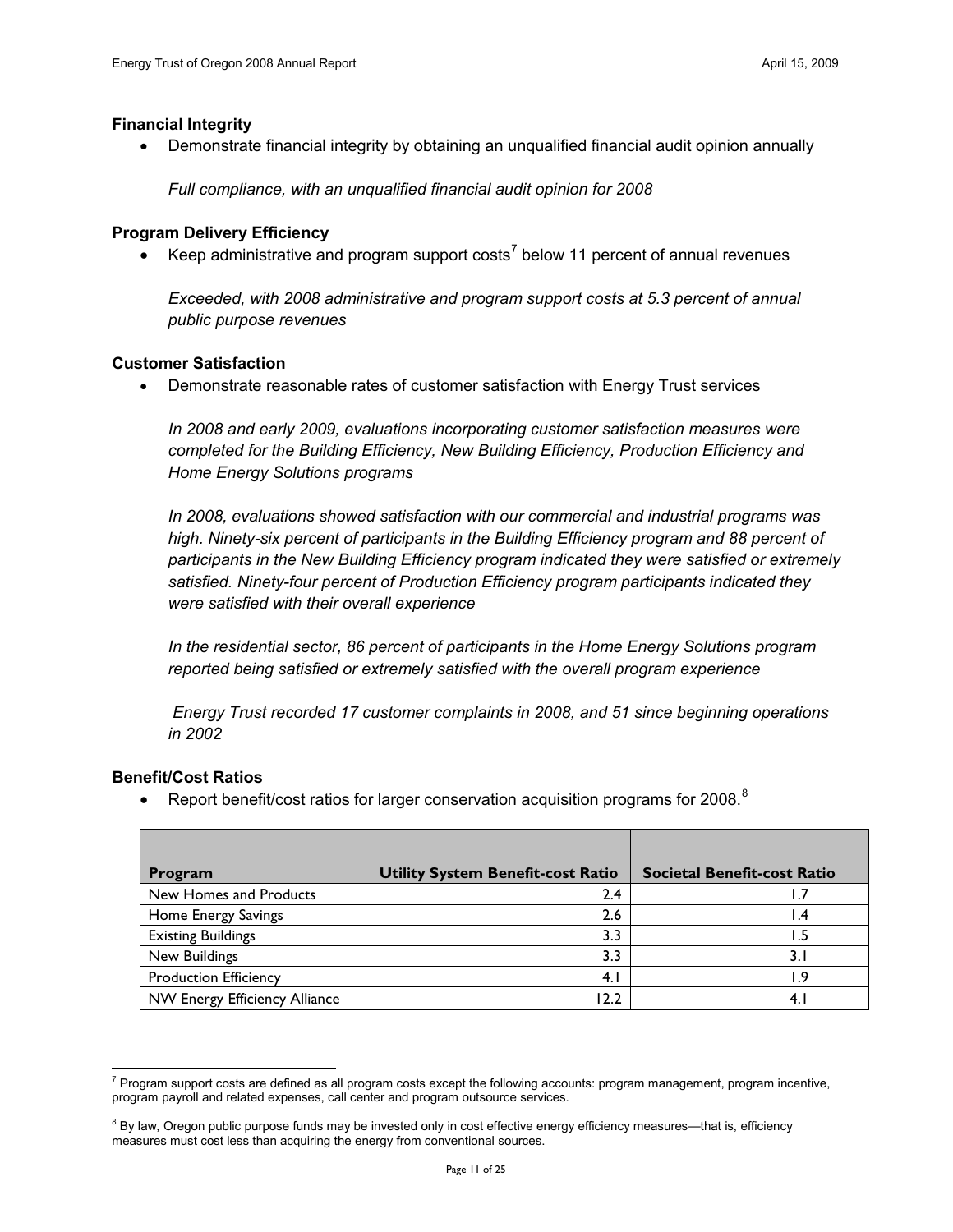# **VII Projects Completed**

|                                               | Total     | Electric-only | Gas-only | <b>Both</b> |
|-----------------------------------------------|-----------|---------------|----------|-------------|
| <b>ENERGY EFFICIENCY</b>                      |           |               |          |             |
| <b>Commercial projects</b>                    |           |               |          |             |
| Existing buildings retrofitted                | 1,378     | 915           | 430      | 33          |
| Efficient new buildings constructed           | 272       | 202           | 38       | 32          |
| Solar water heating commercial installations  | 18        | 6             | 12       |             |
| Subtotal Commercial                           | 1,668     | 1,123         | 480      | 65          |
| <b>Industrial projects</b>                    | 382       | 374           |          |             |
| Subtotal Industrial                           | 382       | 374           |          |             |
| <b>Residential projects</b>                   |           |               |          |             |
| <b>ENERGY STAR new homes constructed</b>      | 1.177     | 293           | 246      | 638         |
| <b>ENERGY STAR new homes enhanced</b>         | 1,112     | 63            | 905      | 44          |
| Efficient new manufactured homes purchased    | 303       | 279           | 6        | 8           |
| Home energy reviews conducted                 | 6,346     | 1,311         | 295      | 4,740       |
| Single family homes retrofitted               | 10,906    | 3,099         | 7,807    |             |
| Manufactured homes retrofitted                | 1,123     | 1,081         | 42       |             |
| Multifamily units retrofitted                 | 10, 110   | 9,103         | 957      | 50          |
| New multifamily units enhanced                | 200       | 178           | 4        | 18          |
| Residential solar water heating installations | 212       | 136           | 76       |             |
| <b>ENERGY STAR clothes washer rebates</b>     | 25,186    | 13,832        | 1,191    | 10,163      |
| CFL packages sold/provided                    | 1,243,918 | 1,243,918     | O        |             |
| Subtotal Residential                          | 1,300,593 | 1,273,293     | 11,529   | 15,771      |
| <b>TOTAL EFFICIENCY</b>                       | 1,302,643 | 1,274,790     | 12,013   | 15,840      |
| <b>RENEWABLE ENERGY INSTALLATIONS</b>         |           |               |          |             |
| Biopower project installations                |           |               |          |             |
| Open solicitation project installations       |           |               |          |             |
| Solar electric residential installations      | 152       | 152           |          |             |
| Solar electric commercial installations       | 102       | 102           |          |             |
| Utility scale project installations           |           |               |          |             |
| Wind project installations                    |           |               | 0        | O           |
| <b>TOTAL RENEWABLES</b>                       | 260       | 260           | 0        | 0           |

We define "projects" to be completed installations or services at one location, with certain exceptions:

• A Home Energy Review, with CFL installation, counts as one project. If that home subsequently installs one or more measures, this installation counts as a separate project.

• Each apartment unit treated counts as one project.

• Each manufactured home counts as one project.

• Measures installed in separate facilities within a large industrial complex count as separate projects.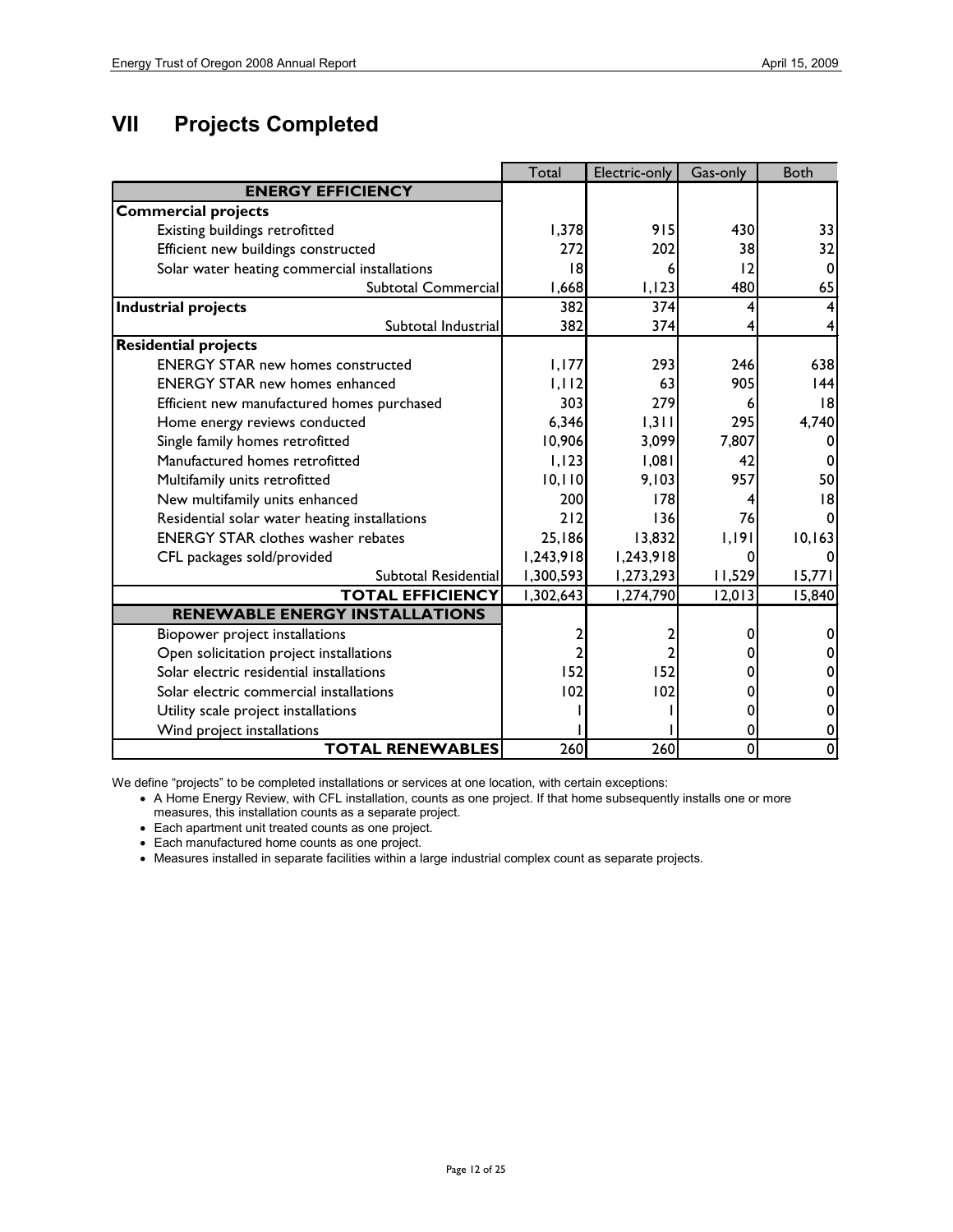## **Appendix**

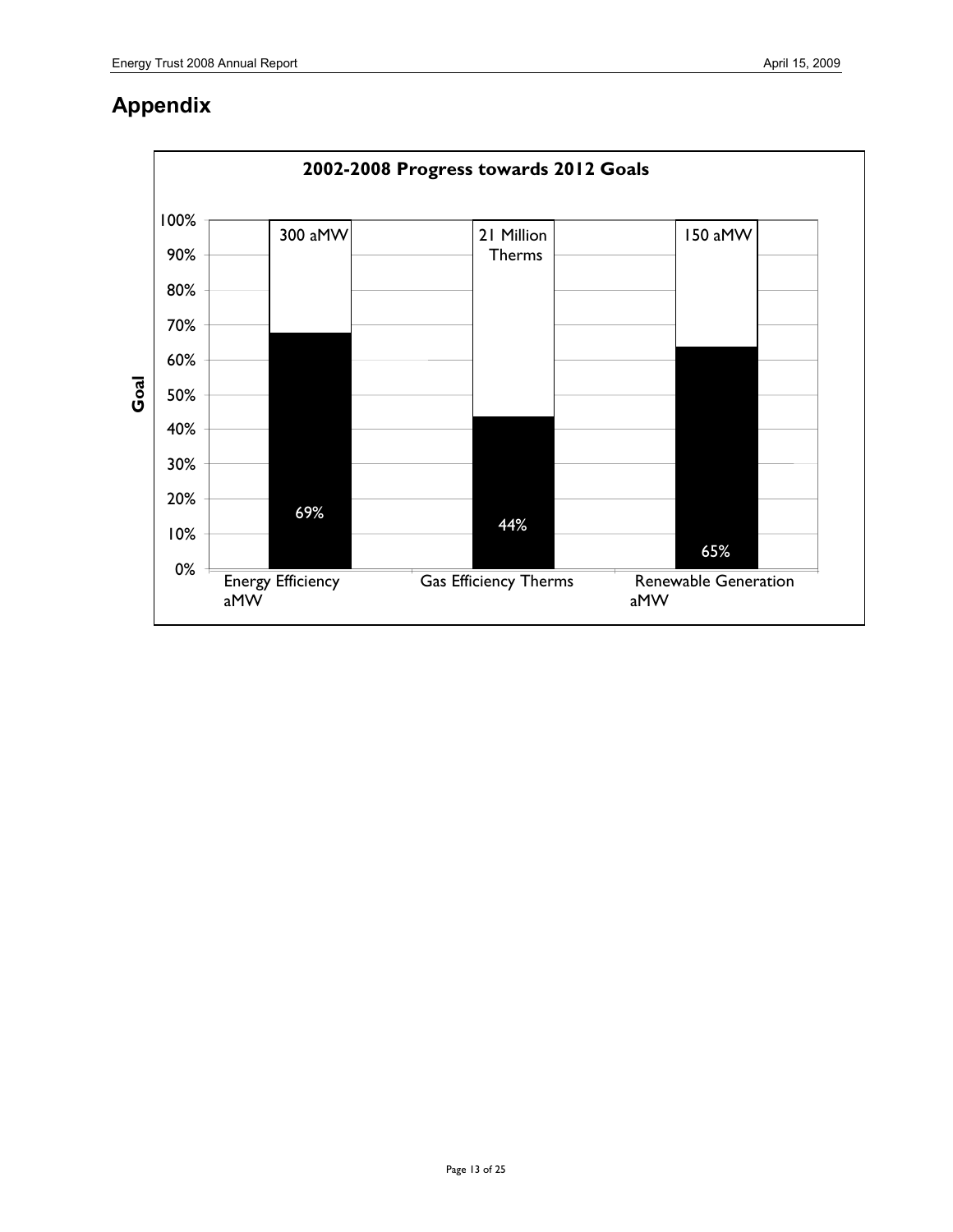## **Energy Efficiency Program Descriptions**

**Existing Homes.** Residential utility customers can take advantage of energy-saving recommendations, referrals to qualified contractors and cash incentives for qualified improvements from insulation to duct sealing to energy efficient electric, gas and solar water heaters, furnaces and heat pumps. Other offerings include Home Performance with ENERGY STAR<sup>®</sup>, a diagnostic audit conducted by Building Performance Institute-certified contractors, as well as energy efficiency improvements targeting multifamily and manufactured home dwellings. The program also offers the web-based Home Energy Analyzer for residential customers. The program started in March 2003 and is implemented by Conservation Services Group.

*New Homes and Products.* The new homes program seeks to expand the market share of ENERGY STAR qualified homes in Oregon by creating homebuyer demand for them and supporting contractors who build them. The program utilizes whole-house and stand-alone incentives to aid builders in overcoming some of the larger hurdles, as well as performance testing incentives and training, and overall marketing support. The program also promotes the sale of energy efficient manufactured homes. The products track offers cash incentives for purchase of ENERGY STAR qualified clothes washers, refrigerators and lighting, and promotes the "Change a Light, Change the World" compact fluorescent light bulb fundraiser for schools and nonprofits. The program began in April 2004 and is implemented by Portland Energy Conservation, Inc.

*Existing Buildings.* This program provides a range of electric and gas energy-saving technical services and financial incentives for existing commercial facilities. Incentives are offered for qualified improvements such as lighting, HVAC, motors, controls, boilers, solar water heaters, restaurant equipment, steam traps, furnaces and insulation. Services include energy surveys and technical analysis, contractor referrals, project facilitation and post-installation assistance. The program began in February 2003 and is currently implemented by Lockheed Martin.

*New Buildings.* Financial incentives for high efficiency electric and gas equipment, energy modeling and design assistance help customers maximize efficiency of commercial and industrial new construction projects, major renovations and additions to existing buildings. Program participants can leverage incentives from four distinct program tracks including: Custom Track, Standard Track, LEED-NC Track, LEED-CS Track and ENERGY STAR Track. The program was launched in October 2003 and is currently implemented by Portland Energy Conservation, Inc.

*Production Efficiency.* This program provides technical assistance and incentives to improve the process efficiency of manufacturing, water and wastewater treatment and agricultural systems. Measures include energy efficient pumps, fans, refrigeration, controls, compressed air systems and material transport. Incentives for large and medium-sized facilities support electric efficiency improvements, while small industrial and agricultural facilities may receive support for both electric and natural gas measures. The program launched in May 2003 and is been managed internally.

*Northwest Energy Efficiency Alliance.* Energy Trust supports the market transformation work of the Northwest Energy Efficiency Alliance. Margie Harris, Energy Trust's executive director, serves on the Alliance board of directors and has worked closely with the Alliance in developing its new strategic plan. The Alliance influences regional energy efficient design and purchasing practices by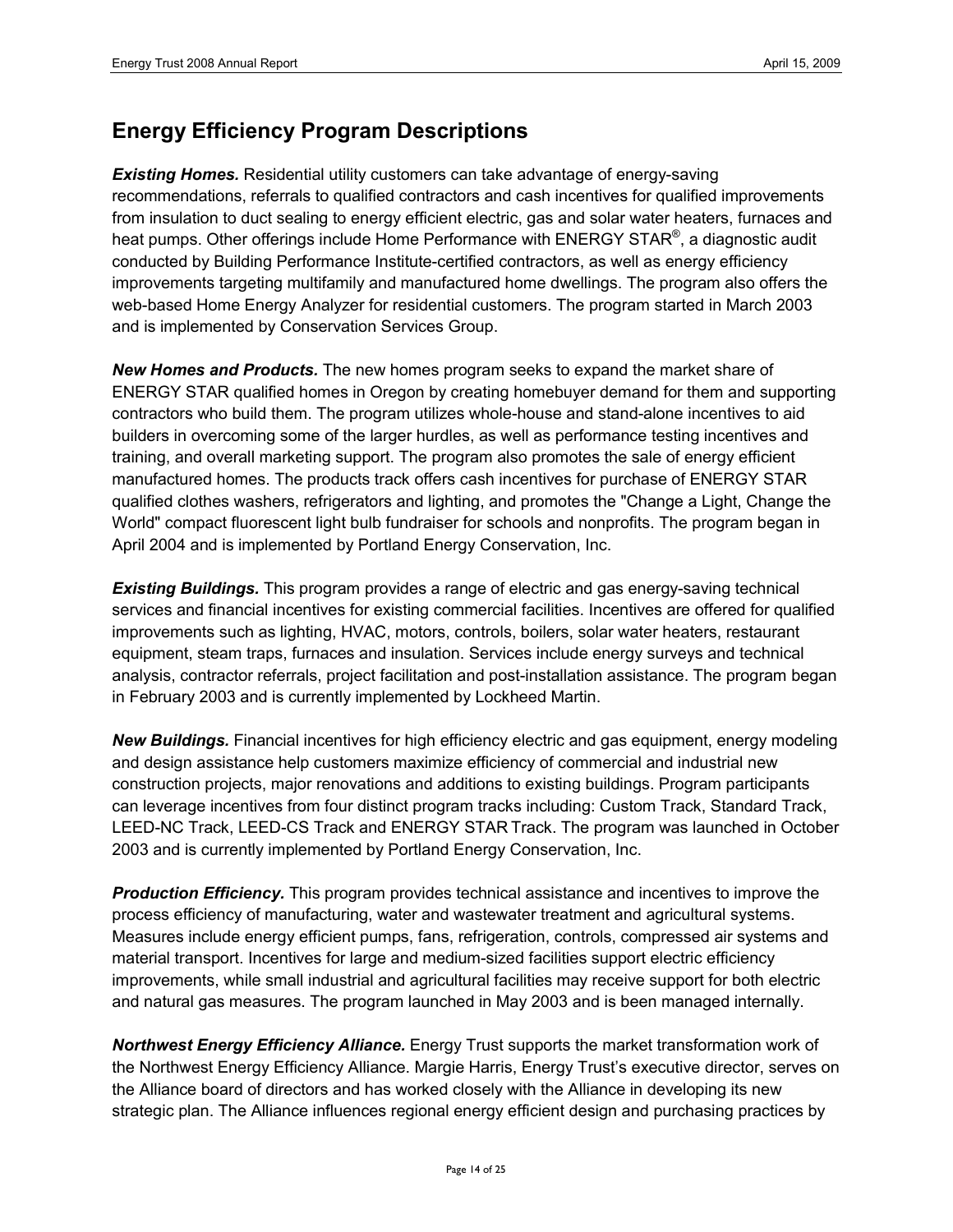providing training and coordinating regional marketing activity. The Alliance is funded by BPA, Energy Trust and regional utilities.

## **Renewable Energy Program Descriptions**

*Solar Electric*. This program provides cash incentives, quality assurance, industry support and referrals to qualified solar contractors to help homeowners and businesses generate on-site, pollution-free power from the sun.

**Open Solicitation.** The Open Solicitation program provides incentives and support for renewable energy projects using commercial technologies, such as hydropower and geothermal electric, that are not eligible for incentives through Energy Trust's other renewables programs. It also helps provide experience in renewable energy sectors that may in the future merit their own programs.

**Biopower.** The Biopower program provides financial incentives, cost-shared grants for feasibility studies, and other support for projects that generate electric power from organic wastes. Eligible fuels include digester gas from sewage treatment facilities or dairies, wood waste from mills or forest operations, and landfill gas, among others.

**Wind.** The wind program's four ongoing elements include: 1) cash incentives and industry support for on-site use; 2) funding support for local projects in clusters up to 20 megawatts that deliver power to the grid; 3) resource assessment through anemometer loans, managed by Oregon State University's Energy Resource Research Laboratory, to help landowners determine whether sites have sufficient wind generation potential; and 4) co-funding for specific feasibility studies and project technical analyses. A fifth element, support for utility scale wind projects, ended with completion in 2008 of the 94 megawatt Goodnoe Hills project.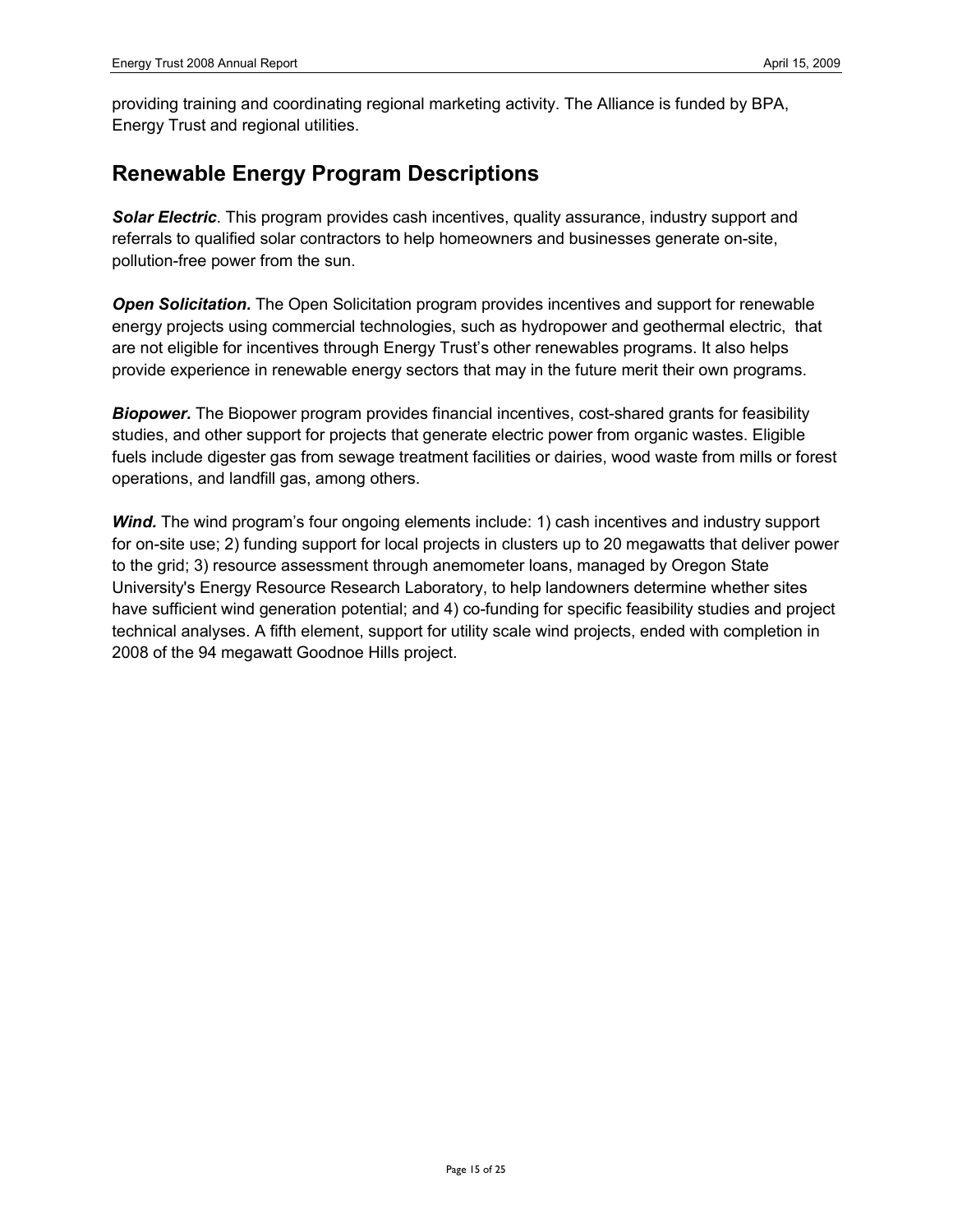## **Utility Activities Supported by SB 838-authorized Funding**

### **PACIFIC POWER**

Pacific Power began SB 838 activities in the second quarter of 2008. The following summarizes Pacific Power's SB 838 reports included in Energy Trust second, third and fourth quarter 2008 reports to the Oregon Public Utility Commission.

### **SB 838 General**

- Assigned Kari Greer to be Pacific Power's liaison to Energy Trust starting June 2.
- Participated in the Northwest Energy Efficiency Taskforce (NEET) convened by Bonneville Power Administration.
- Coordinated with Energy Trust and other utilities on a fall joint advertising campaign.
- Participated in Energy Trust trade ally roundtable meetings; worked in support of trade allies in Medford.
- Kept Web site [www.pacificpower.net](http://www.pacificpower.net/) updated with Energy Trust information and created a quick link, [www.pacificpower.net/saveenergy,](http://www.pacificpower.net/saveenergy) to Energy Trust's site.
- Exchanged information with Energy Trust on customer demographics and customer satisfaction.
- Coordinated regularly with Energy Trust and Portland General Electric staff.

### **SB 838 Commercial efficiency programs**

- Included Energy Trust program information and case studies in *Welcome Aboard* kits for new business customers, *Energy Insights* newsletter (to community leaders and managed accounts), and *Energy Connections* newsletter (to mid-sized business and government customers).
- Worked with Energy Trust to send letters with targeted program information to foodservice, congregations, auto, lodging and office customer segments.
- Engaged call center in soliciting participation in Energy Trust multifamily property owner breakfasts in Bend and Medford.
- Engaged regional community managers in outreach to school administrators on behalf of Energy Trust's Living Wise energy education kits for sixth graders and its Change a Light, Change the World fundraising package.
- Met with the Oregon Restaurant Association executives to encourage promotion of energy efficiency opportunities.
- Coordinated a meeting with the City of Medford to review energy and sustainability options for the city and residents.
- Worked with Oregon's Main Street Program to facilitate leveraging energy efficiency and renewable energy information with downtown revitalization efforts.
- Facilitated resolution of two key customers' concerns by Energy Trust.
- Hosted regional conferences on the importance of energy efficiency for key customers and community leaders in Albany, Portland and Roseburg, featuring speakers who had participated in Energy Trust programs.

### **SB 838 Industrial efficiency programs**

- Communicated by email about Energy Trust incentives to all managed industrial accounts.
- Mailed letter and handout encouraging Klamath Basin irrigators to participate in Energy Trust efficiency programs.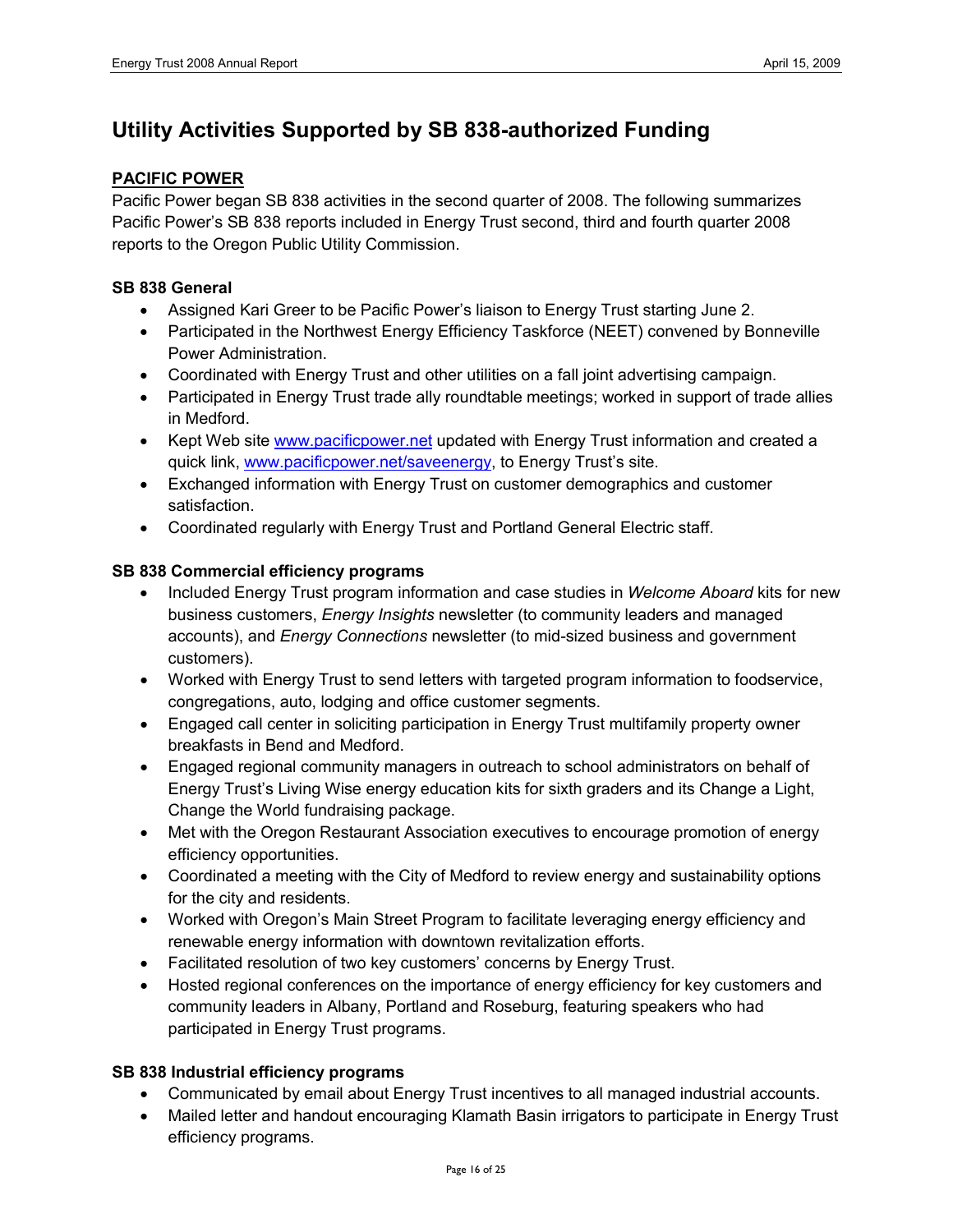### **SB 838 Residential efficiency programs**

- Developed and fielded "Feel Good" television, radio and print campaign promoting Energy Trust programs June-July in Southern Oregon. Through a southern Oregon radio spot on summer efficiency programs, encouraged visits to the Energy Trust Web site. Ran radio spots with information on energy efficiency/Energy Trust during games on the Trail Blazers' radio network statewide.
- Included Energy Trust information in 26,000 new customer *Welcome Aboard* kits, in all issues of the customer newsletter *Voices*, and the fall issue of *Forecast*, a newsletter for renewable energy participants.
- Included Energy Trust heat pump insert in 430,000 customer bills in May and September, and mailed a letter with heat pump incentive information to a targeted group of 40,000 customers.
- Promoted the Online Home Energy Analyzer during most of the third quarter.
- Delivered a training webinar for Pacific Power call-takers on energy efficiency and managing energy costs for low-income households.
- Collaborated with Energy Trust to send offer for free Energy Saver Kits with compact fluorescent light bulbs and water-saving devices to 73,000 customers; Energy Trust handled fulfillment for 11,000 customers who requested the kits.
- Shared ideas for Energy Trust's refrigerator recycling program based on Pacific Power's successful "See Ya Later Refrigerator" campaign in its other service areas. Partnered with Energy Trust in promoting refrigerator recycling, with television ads in Bend, Medford and Portland and a bill insert in December.

### **PORTLAND GENERAL ELECTRIC**

Portland General Electric received approval for 838 efforts in the second quarter of 2008 and included reports on its activities in Energy Trust's third and fourth quarter 2008 reports to the Oregon Public Utility Commission, summarized below.

### **SB 838 General**

- Assigned Verlea Briggs to be Portland General Electric's liaison to Energy Trust for commercial programs.
- Participated in Governor Kulongoski's Energy Efficiency Working Group, the Northwest Energy Efficiency Taskforce (NEET) convened by Bonneville Power Administration, and offered input to the Northwest Energy Efficiency Alliance strategic plan.
- Coordinated with Energy Trust and other utilities on a fall joint advertising campaign.
- Coordinated regularly with Energy Trust and Portland General Electric staff.

### **SB 838 Commercial efficiency programs**

• Fielded "Save More, Matter More"™ business energy efficiency campaign, urging business customers to make a pledge to save energy. Campaign elements included pre-launch breakfast meetings with companies, inserts in fall bills, direct mail to all business customers, web banner and print ads, a luncheon for pledgers and workshops hosted by Albina Community Bank for its customers. As of December 31, 260 companies had made pledges ranging from small behavioral changes to large investments. All companies pledging received a follow-up phone call from PGE, and, as appropriate, walk-throughs and referral to Energy Trust. PGE will continue to follow up with these customers to encourage as many as possible to take on energy efficiency projects with Energy Trust.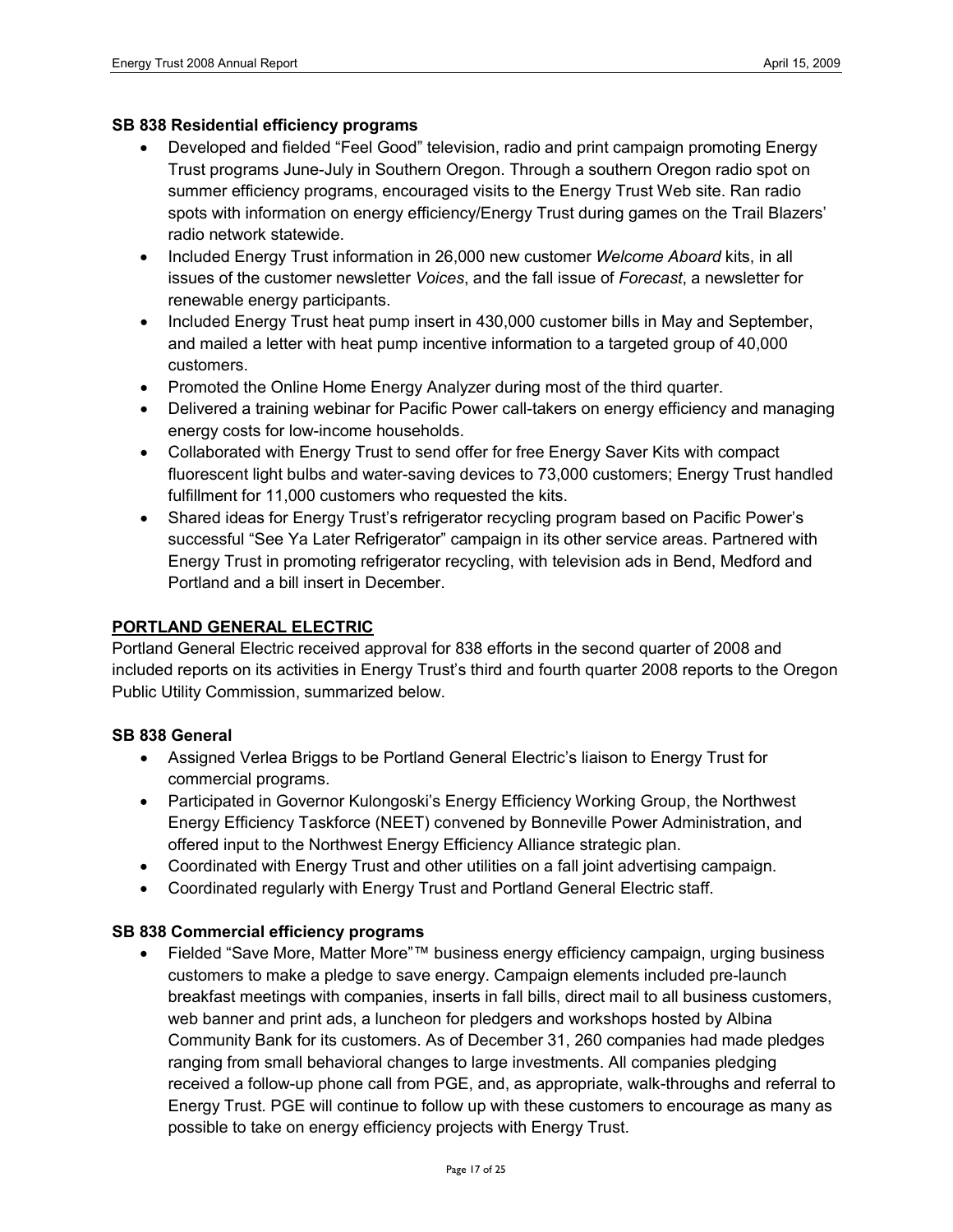- Included three efficiency ads in PGE fall advertising campaign, highlighting lighting, HVAC and computers.
- Added more case studies to business energy efficiency pages on the PGE Web site, with incentives information and links to the Energy Trust Web site.
- Included "Save More, Matter More" information and Energy Trust information in *Energize*, PGE's business newsletter; and information on "Save More, Matter More" in PGE's business email newsletter *Business Connection*.
- Made over 50 presentations to business and community organizations in the last half of the year, with over 72 qualified leads sent to Energy Trust.

### **SB 838 Industrial efficiency programs**

- Added a manufacturing case study to PGE's business energy efficiency pages, with information on incentives and links to Energy Trust's Web site.
- Targeted small industrial customers in the "Save More, Matter More" campaign.
- Featured Energy Trust industrial program participant as a case study in *Business Connection.*

### **SB 838 Residential efficiency programs**

- Earned ranking by J.D. Powers as one of top 10 utilities nationwide for residential customer awareness of energy efficiency in 2008.
- Fielded energy efficiency advertising on television and other media, featuring tips on programmable thermostats, turning off electronics, CFLs, low-flow showerheads and "energy efficiency icons."
- Launched new energy efficiency web pages with more information, user-friendly presentation and more links to Energy Trust programs.
- Included Energy Trust program information in 8 of 12 monthly *Update* residential newsletters.
- Featured energy efficiency topics in PGE's residential e-newsletter *Home Connection*  including 2 issues with direct links to ETO web site.
- Launched On-line Energy Analyzer with bill download capability in June and promoted it internally in August and September.
- Partnered with Energy Trust to sponsor efficient building techniques education for homebuilders.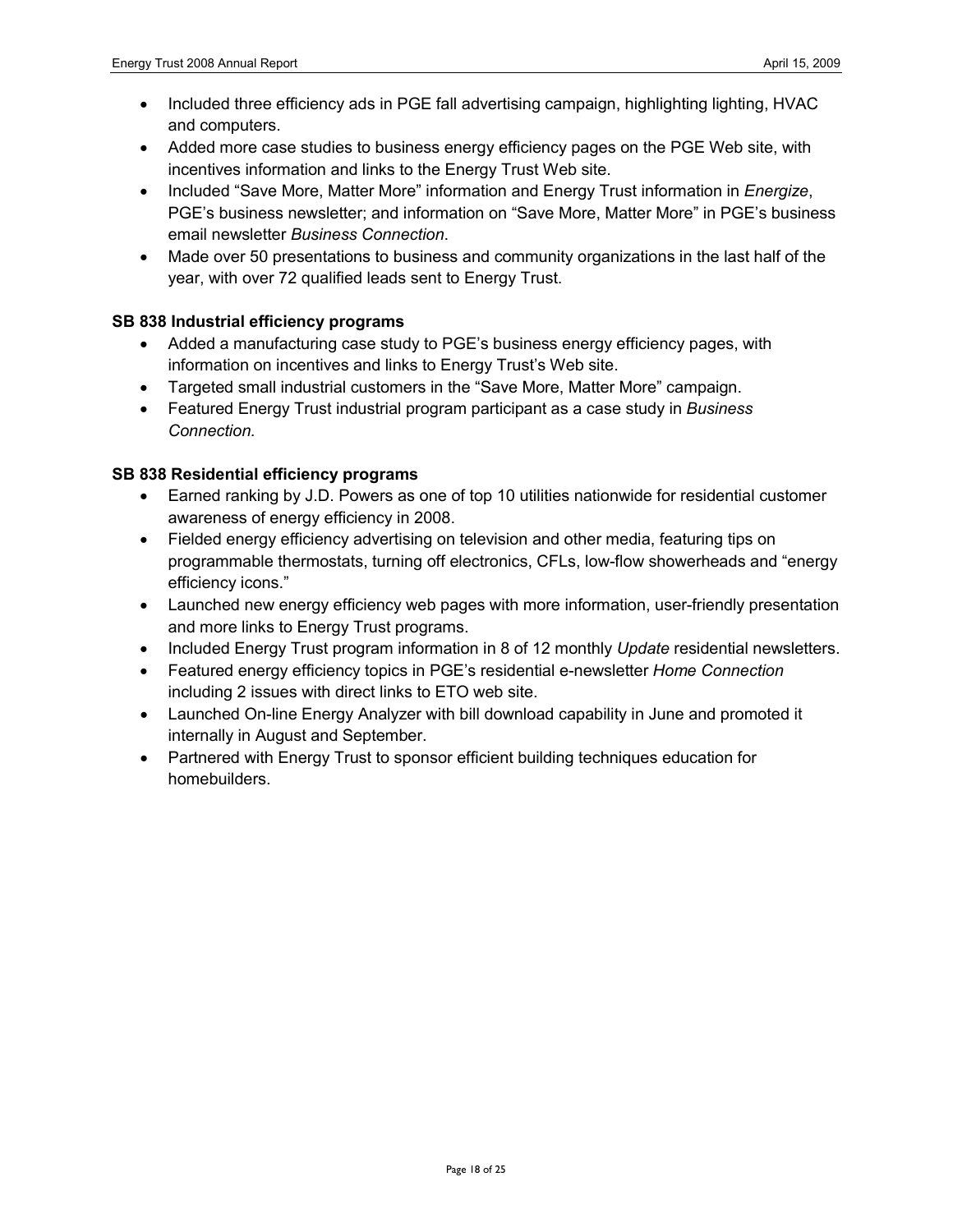## **2008 Energy Trust of Oregon Board of Directors**

**PRESIDENT - John Reynolds**, FAIA, is professor of architecture emeritus at the University of Oregon. He has been involved in energy issues in Oregon since 1972, when he was elected to the Eugene Water and Electric Board. Since then he has served as chair of the American Solar Energy Society and president of Solar Energy Association of Oregon. He has served on the Oregon Alternate Energy Commission and the Energy Committee of the Building Codes Structures Board. *John served as Vice President from 2005-2007, and was elected President in 2008.*

**VICE-PRESIDENT - Rick Applegate** is the Portland Harbor Superfund Administrator at the City of Portland Bureau of Environmental Services. He served as staff director in the U.S. Senate and House of Representatives. Since then, he has worked for nearly 25 years on energy and environmental issues, principally as an advocate for salmon and their watersheds. He was the fish and wildlife director for the Northwest Power Planning Council, west coast conservation director for Trout Unlimited and Administrator of the Habitat Conservation Division at National Marine Fisheries Service (NOAA). He was the chair of the U.S. Southern Stakeholders Pacific Salmon Treaty Negotiations and a member of the Pacific Northwest Comprehensive Energy Review. He also served on the executive committee of For the Sake of Salmon and the boards of the Pacific Salmon Watershed Fund and the Sustainable Fisheries Foundation. *Rick was re-elected to a new three year term in 2008; and was elected as Vice President in 2008.*

**SECRETARY - Debbie Kitchin** is the co-owner of InterWorks, L.L.C., a construction company specializing in commercial tenant improvement and renovation and residential remodeling services. InterWorks is an award-winning contractor specializing in sustainable building practices. Prior to joining the family business in 1996, Debbie served as senior economist for the Northwest Power Planning Council for 15 years and was a regional economist for the Bonneville Power Administration for 3 years. Debbie also serves on the boards for the Portland Business Alliance, Portland Building Owners and Managers Association and the Central Eastside Industrial Council. She is a past president of the Portland Commercial Real Estate Women. *Debbie was re-elected as Secretary in 2008*.

**TREASURER - John Klosterman** is the vice president of operations at Rejuvenation Inc., having served the company for 14 years. As part of a state pilot project, he led his company's implementation of an International Organization for Standardization 14001-based energy management system based on the sustainability principles of The Natural Step. For the past 7 years he has worked directly with Asian suppliers to reduce their environmental impacts, while implementing socially responsible policies and programs in Rejuvenation's Portland operations. *John was re-elected as Treasurer in 2008*.

**Jason Eisdorfer** recently became the Greenhouse Gas Policy Strategist for the Bonneville Power Administration, a federal agency serving the Pacific Northwest. Mr. Eisdorfer serves as the senior technical consultant and advisor to BPA on the development and implementation of strategic objectives, policies and programs related to global, national, and state GHG/CO2 issues. Mr. Eisdorfer served as legal counsel and energy program director of the Citizens' Utility Board of Oregon from 1994 and 2008. At CUB, he represented residential consumers in numerous rate cases and policy dockets before the Oregon Public Utility Commission. He has co-authored legislation related to electric utility operations and to climate change, including the Oregon Renewable Energy Act and the Climate Change Integration Act, both of 2007. He is an adjunct professor at Lewis and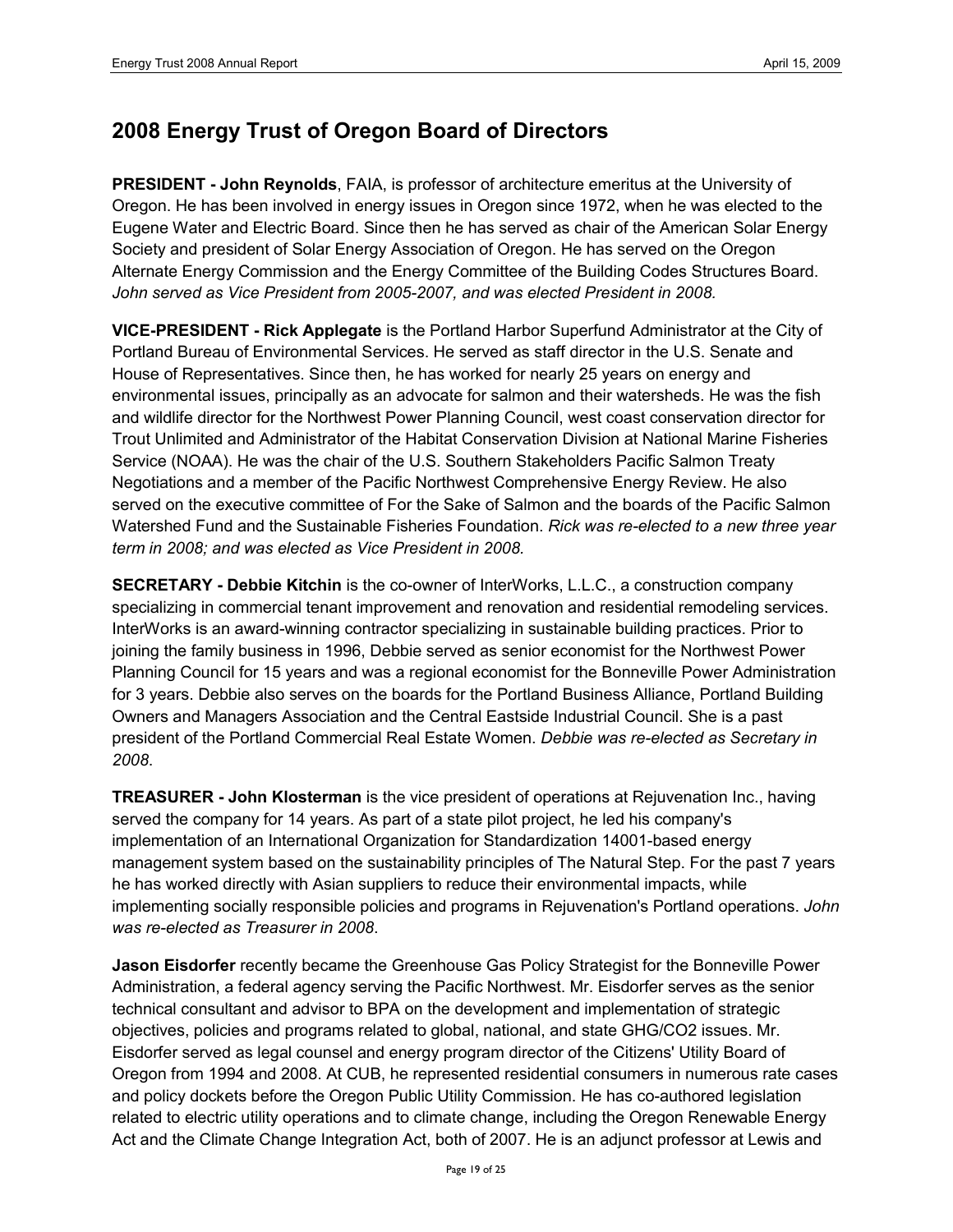Clark Law School and the University of Oregon School of Law. Prior to joining CUB, Jason was an attorney with the U.S. Department of Agriculture, Office of General Counsel, and served an appointment as a Special Assistant U.S. Attorney. He received his law degree from the University of Oregon School of Law and received certificates of completion in the Environment and Natural Resources Program and the Ocean and Coastal Program. He received his B.A. from the University of Chicago. *Jason was re-elected to a new three year term in 2008.*

**Dan Enloe** is a commodity manager at Intel Corporation in Hillsboro, where he has worked in varying capacities since 1984. He is a graduate of the US Naval Academy with a BS in Electrical Engineering. Prior to 1984, he was on active duty in the U.S. Navy and served as a nuclear submarine officer. Since he left active duty in 1984 he has been affiliated with the Naval Reserve and has served in six reserve command tours. He is a member of the Naval Reserve Association, the American Legion and the Navy League. He also has 2 patents.

**Tom Foley** has over 26 years of experience in the field of energy analysis and management, including 10 years as manager of conservation and generating resources analyses for the Northwest Power Planning Council and 10 years at Battelle Northwest. He presently runs Tom Foley Consultants, which provides resource planning and consultation with utilities throughout the country. *Tom retired from the board in 2008.*

**Roger Hamilton** is manager of the local government and communities program of the Climate Leadership Initiative at the University of Oregon. He also is a consultant with Western Grid Group, an organization that promotes transmission access for renewable energy projects across the West. He owns and operates a cattle and hay ranch in south central Oregon. He has spent many years in public service as a Klamath County Commissioner, advisor on energy and watersheds to Governor Kitzhaber, and Oregon Public Utility Commissioner. He has also served on the Oregon State Parks Commission and the National Association of Public Utility Commissioners. He currently serves on the board of directors of the Regulatory Assistance Project and the Pacific Rivers Council.

**Julie Hammond** is the branch manager of Beecher Carlson in Bend. She has over 20 years experience in the insurance industry. Julie recently served Deschutes United Way as campaign chair. She brings a customer service orientation, small business perspective and regional representation to Energy Trust program delivery. *Julie was re-elected to a new three year term in 2008.*

**Al Jubitz** is a native Oregonian and spent his work career helping to build the family business, Jubitz Corporation. He is President and Founder of the Jubitz Family Foundation and serves as director of Monsoon, Inc. He is also past President and an active member of the Rotary Club of Portland, a board member of the Portland Schools Foundation, director emeritus of Morrison Child and Family Services, and a trustee emeritus of Outward Bound Wilderness School. In addition he serves on the Leadership Council of the Yale School of Forestry and Environmental Studies and serves on the National Advisory Council of Environmental Defense Fund in NYC. Al has an extensive business background and brings a strong business sense to the board. He has a BS degree from Yale University and an MBA from the University of Oregon School of Business.

**Vickie Liskey** is a native of Klamath Falls and vice president of Liskey Farms, a 1,500-acre ranch that uses geothermally heated water to heat ranch houses, greenhouses, tropical fish ponds, cattle watering ponds and irrigated pastures. She has 17 years experience managing commercial greenhouses and a degree in horticulture from North Dakota State University. Vicki brings a small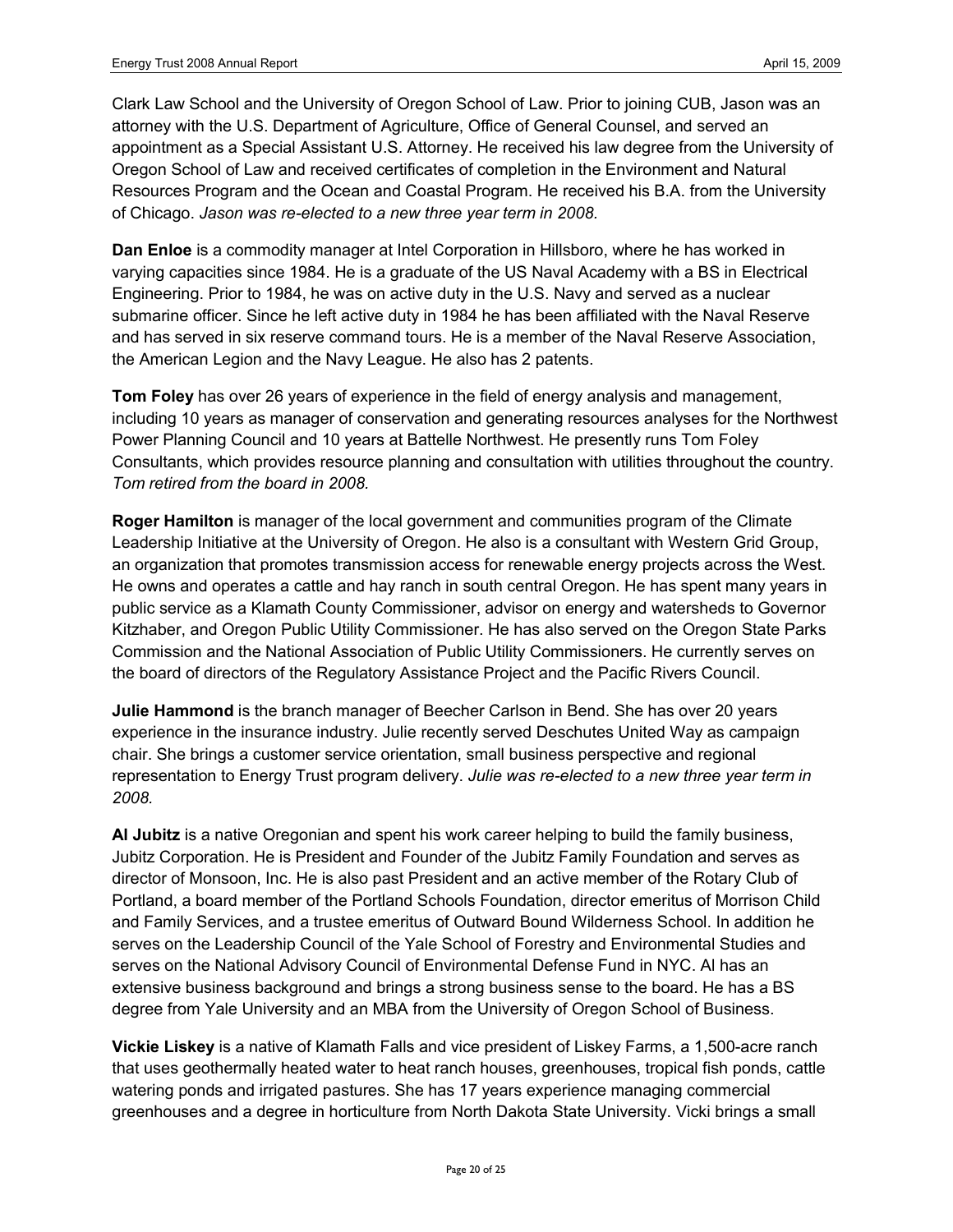business perspective and regional representation to the Energy Trust Board. *Vickie resigned from the board in 2008.*

**Alan Meyer** is Director of Energy Management for Weyerhaeuser Company, a diversified forest products manufacturing company. He is responsible for coordinating energy management activities at numerous manufacturing facilities throughout North America. Prior to joining Weyerhaeuser, he was Director of Energy for Willamette Industries, holding similar responsibilities. He also worked for PacifiCorp as the Oregon Large Industrial Accounts Manager. He brings this extensive experience in the energy industry plus prior sales and marketing experience to the Energy Trust board.

**Preston Michie** has more than 25 years experience working in the electric power industry, most of which was spent working as an attorney in the Office of General Counsel at the Bonneville Power Administration (BPA). Currently he works as a consultant with the BPA to help develop Grid West, an electric energy transmission organization, support BPA's demand response programs, and assess the potential for hydrogen in Northwest power applications. He is on the boards of the Northwest Hydrogen Alliance, Inc., the Wetlands Conservancy, and Ridgeline Energy, LLC (a startup wind developer). Before his time at the BPA, Preston was a research chemist, and is a graduate of Lewis and Clark Law School and the University of Oregon School of Business.

**Caddy McKeown** is Pacific Region Supervisor for ASPIRE, a program of the Oregon Student Assistance Commission. She is active in her community, serving as commissioner and vice chair for the Oregon International Port of Coos Bay. She served on the Coos Bay School District Board of Directors for 11 years and on the budget committee for 15 years. She serves on the board of directors of the nonprofit organization that manages the Mingus Park Municipal Pool, serves the Oregon Community Foundation as a volunteer grant evaluator, and recently stepped down after 17 years on the board of directors of Bob Belloni Ranch, Inc., a residential treatment facility for adolescent offenders. Caddy brings private, nonprofit and economic development experience, years of community service and a South Coast perspective to her service to Energy Trust. *Caddy was reelected to a new three year term in 2008*.

### *ex-officio*

**John Savage** is one of three commissioners serving the Oregon Public Utility Commission. He joined the staff of the OPUC in 2003 as director of its utility program, after having served as director of the Oregon Department of Energy for the previous decade. He was administrator of the department's policy and planning division from 1987-1993. John received a masters degree in natural resource economics from Oregon State University in 1979 and a bachelor of science degree from OSU in 1975.

### *Oregon Department of Energy Special Board Advisor*

**Betty Merrill** is the Assistant Director for Conservation at the Oregon Department of Energy. The Division offers energy efficiency and renewable resource programs for Oregon homeowners, businesses, and public institutions. Staff develops and supports the energy efficiency requirements of the state building code and administers programs to promote energy efficiency in residential, commercial buildings and state facilities. The division administers the Business and Residential Tax Credit programs to encourage investment in energy conservation, recycling, renewable energy recourses and less-polluting transportation fuels. Since 1980, these programs have stimulated more than \$1 billion in energy project investments.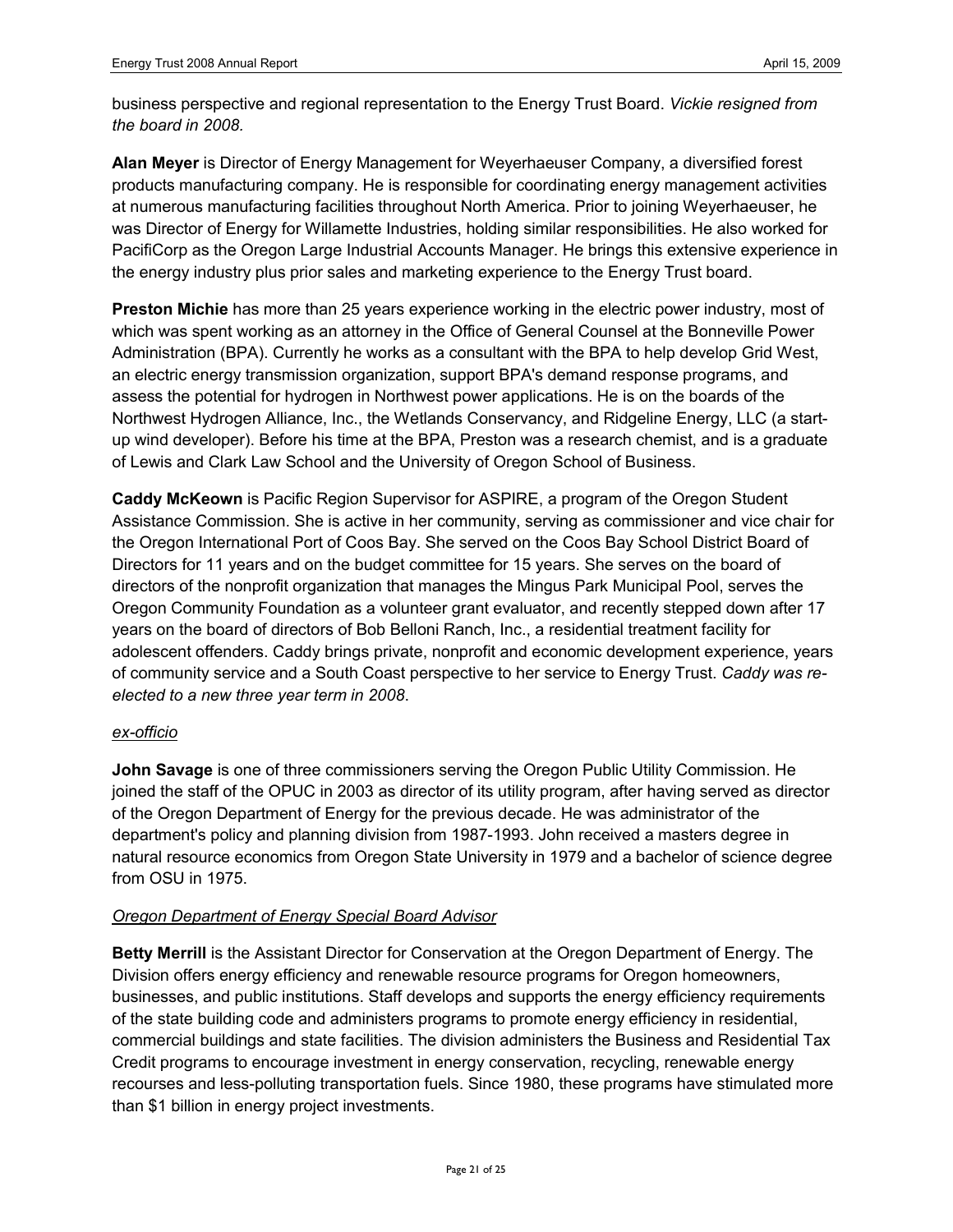**William Nesmith** was the assistant director for conservation at the Oregon Department of Energy until February 2008. Bill has a master of science degree and over 20 years experience in the field of energy efficiency. He has worked as a land use planner for local government, been a program manager with state government, and served as a public utilities specialist with the Bonneville Power Administration. In his ODOE position he directed energy efficiency and renewable resource programs for Oregon homeowners, businesses, and public institutions that have a combined budget of over \$10 million. *Bill resigned from ODOE; Betty Merrill was named to replace Bill in April 2008.* 

### **Board Development Guidelines**

The Energy Trust / Oregon Public Utility Commission grant agreement calls for the Energy Trust board to include the skills, broad representation and diversity necessary to achieve its mission.

The initial board of directors included nine members and one non-voting ex-officio member from the OPUC. The nine members represented a variety of energy and business perspectives, including energy policy and planning, program implementation and evaluation, facility siting, consumer advocacy, renewable energy development and sustainable practices, and commercial and industrial sectors.

The board has experienced expected turnover, and as this has occurred the board has taken steps to broaden its membership further. In addition to soliciting input through advisory councils and at public board meetings, over a dozen individuals and partner organizations were polled to identify candidates with appropriate experience from throughout the state. At this same time, the board expanded its size to 12 voting members to allow further diversity.

Through these efforts and targeted recruitment, the current board includes voting members with background in business (agriculture, industry, transportation, construction, manufacturing/retail and insurance), government and nonprofit energy sectors and higher education. Members come from Coos Bay, Bend, Eugene, Klamath Falls and the Portland area. Of the voting membership, four are women and eight are men. The board's Oregon Public Utility Commission (OPUC) ex-officio member is Commissioner John Savage. The board created an additional non-voting position for an appointee of the Oregon Department of Energy (ODOE). Bill Nesmith, ODOE Assistant Director for Conservation Programs, was appointed to fill this "special advisor" position. Bill resigned from his position at ODOE in 2008.

All new members participate in an orientation session and are provided handbooks containing historical information, policies, plans, budgets and program descriptions. The majority of board members also participate on advisory councils and board committees. All regular board and advisory council meetings and background information are public. Advisory council and board meetings are well attended, and public comment is included in every meeting.

All regular board members complete and sign conflict of interest forms each year. The OPUC ex officio board member and the special advisor from ODOE do not receive confidential information. Once a year, board and staff members participate in a planning session to review progress and discuss the Energy Trust's strategic direction. Board development is a part of this public planning session, as needed.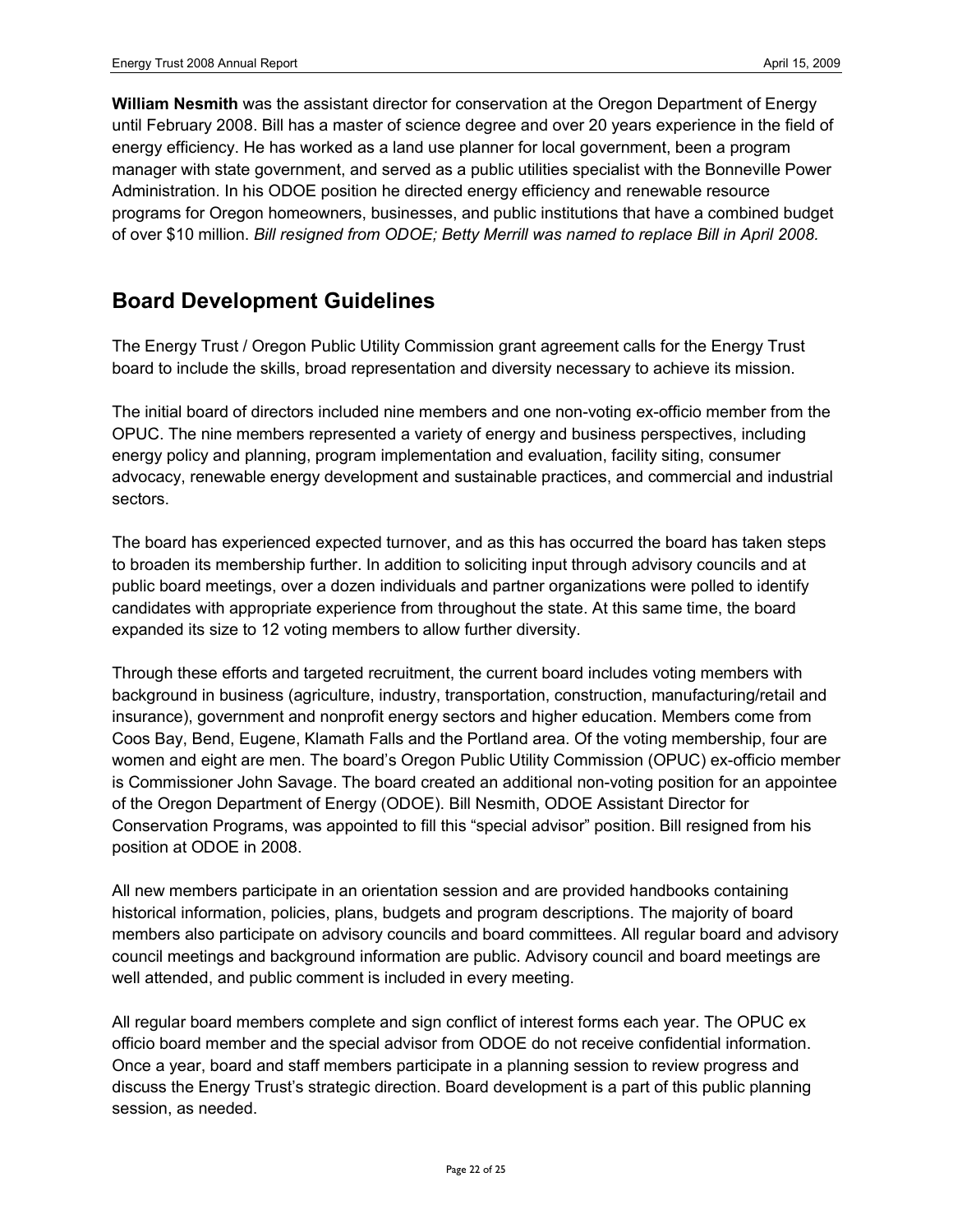## **2008 Advisory Council Members and Meetings**

### **Conservation Advisory Council**

Steve Bicker, NW Natural Jeff Bissonnette, Fair and Clean Energy Coalition Gary Curtis, D&R International Suzanne Dillard, Oregon Department of Energy Bruce Dobbs, BOMA Michael Early, Industrial Customers of Northwest Utilities Joe Esmonde, International Brotherhood of Electrical Workers Lisa Espinosa, Cascade Natural Gas Charlie Grist, NW Power Planning Council Andria Jacob, City of Portland, Office of Sustainable Development Don Jones, PacifiCorp Lori Koho, Oregon Public Utility Commission Karen Meadows, Bonneville Power Administration Mat Northway, Eugene Water & Electric Board Paul Olson, Oregon Remodelers Association Stan Price, Northwest Energy Efficiency Council Lauren Shapton, Portland General Electric Steve Weiss, Northwest Energy Coalition

### *Energy Trust board members who regularly attend CAC:*

Jason Eisdorfer Debbie Kitchin Alan Meyer John Reynolds

| 2008 Meeting Dates | <b>CAC Major Discussion Topics</b>                                             |
|--------------------|--------------------------------------------------------------------------------|
| January 23         | Preliminary Results of 2007, Biofuel Efficiency Projects, 2008 Performance     |
|                    | Measures and Avoided Costs, Existing Buildings 2008 Incentive Changes,         |
|                    | Online Home Energy Analyzer                                                    |
| February 20        | Major Renovations versus Retrofit, Existing Homes Program Changes 2008,        |
|                    | <b>Biofuel Efficiency Projects</b>                                             |
| March 19           | 2008 Budget Amendment, Collaboration between Oregon, Washington and            |
|                    | California, Business Energy Solutions Project Sorting Rules, Biofuel Projects  |
| April 16           | NW Energy Efficiency Alliance, Balanced Competition Policy, New Buildings      |
|                    | program Rebid, Business Energy Solutions Project Sorting Rules, Board          |
|                    | <b>Strategic Workshop First Look</b>                                           |
| May 21             | 2008 Q1 Report, Production Efficiency Incentive Change, Regional Efficiency    |
|                    | Incentive Change                                                               |
| June 18            | 2008 Board Strategic Planning Workshop Highlights, Carbon Mitigation           |
|                    | Regulation                                                                     |
| August 13          | Program Recomplete Announcements, Enhancements to New Homes                    |
|                    | Construction Program, Winter Heating Season Promotions, Energy Trust - Utility |
|                    | Data Sharing                                                                   |
| October 22         | Preview 2009 Energy Trust Budget, Utility Customer Information Transfer,       |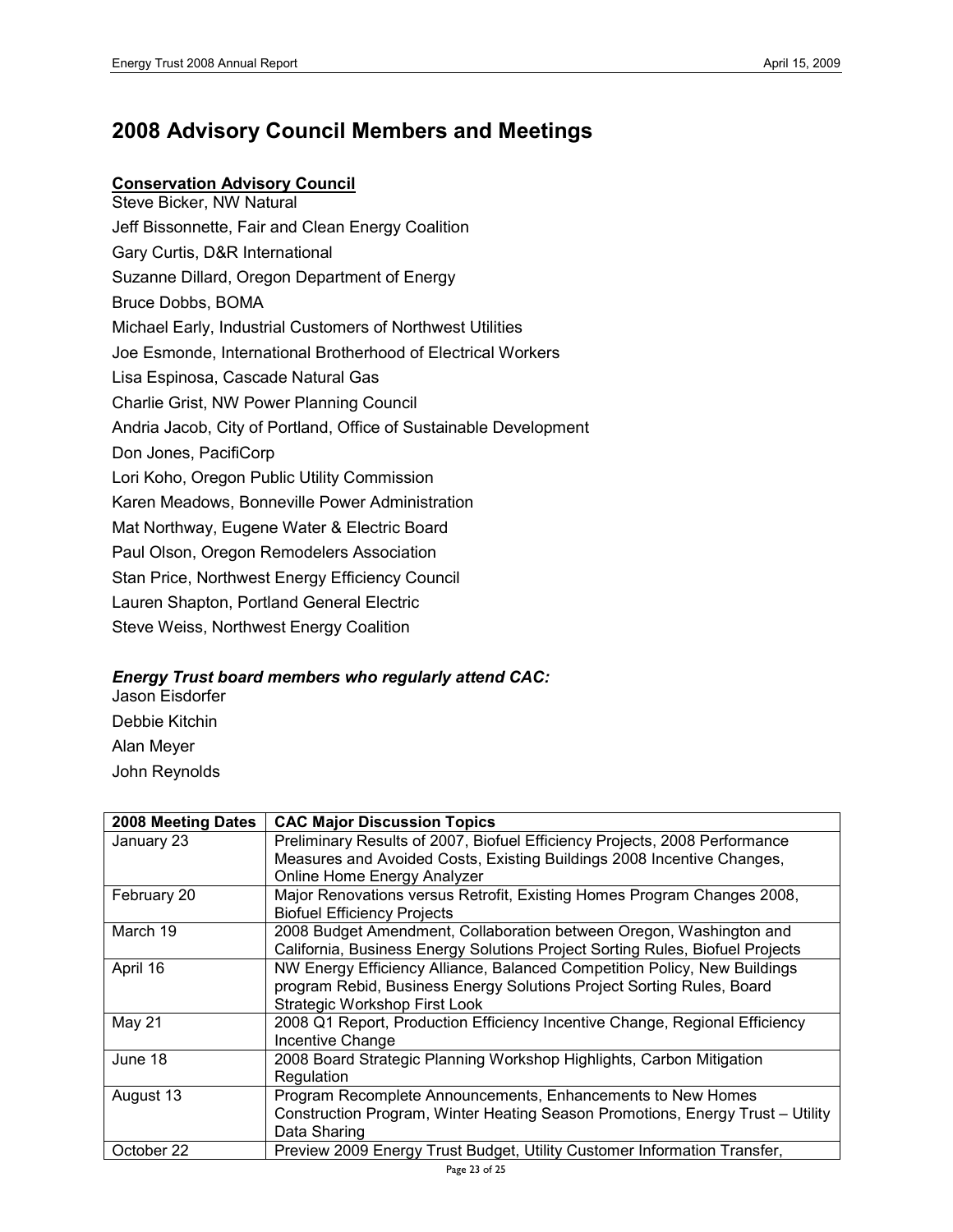|            | Production Efficiency Incentive Cap                                        |
|------------|----------------------------------------------------------------------------|
| December 3 | Revised proposed 2009 Energy Trust Budget, 2009 Program Incentive Changes, |
|            | Planning & Evaluation Update                                               |

### **Renewable Energy Advisory Council**

Doug Boleyn, Cascade Solar Consulting Kyle Davis, Pacific Power Carel DeWinkel, Oregon Department of Energy Angus Duncan, Bonneville Environmental Foundation Troy Gagliano, EnXco Robert Grott, Northwest Environmental Business Council Thor Hinckley, Portland General Electric Jeff King, Northwest Power and Conservation Council Lori Koho, Oregon Public Utility Commission Suzanne Leta Liou, Renewable Northwest Project Debra Malin, Bonneville Power Association Alan Meyer, Energy Trust Board of Directors & Weyerhaeuser Sandra Walden, Oregon Solar Energy Industries Association Frank Vignola, Solar Monitoring, University of Oregon

# **Energy Trust board members who regularly attend RAC:**

John Reynolds

| 2008 Meeting Dates | <b>RAC Major Discussion Topics</b>                                        |
|--------------------|---------------------------------------------------------------------------|
| January 23         | Central Oregon Irrigation District Hydro Project, Green Tag Reference     |
|                    | Prices, Opal Creek Hydro/Solar Project                                    |
| March 19           | Renewable Energy Credit Eligibility and Reporting, OPUC Update, Program   |
|                    | <b>Updates</b>                                                            |
| April 16           | Large Scale PV Installations, Green House Gas Reporting and Renewables,   |
|                    | NW Energy Efficiency Alliance Strategic Plan,                             |
|                    | West Linn Small Hydro Project, Proposed Increase to Solar Budget, Third   |
| May 21             | Party Ownership Issues with Pacific Power, Proposed Rules for Small       |
|                    | <b>Generator Facility Interconnection</b>                                 |
| September 17       | Program Updates, Roles and Risk Review, Wave Power Report                 |
| October 22         | Renewable Energy Working Group Report, Draft Budgets for 2009-2010        |
|                    | Final Budgets for 2009 - 2010, Farmers Irrigation District Hydro Project, |
| December 3         | Oregon State University ReCardio Project, Solar Program Changes,          |
|                    | Stahlbush Island Farms Biogas Project Update                              |